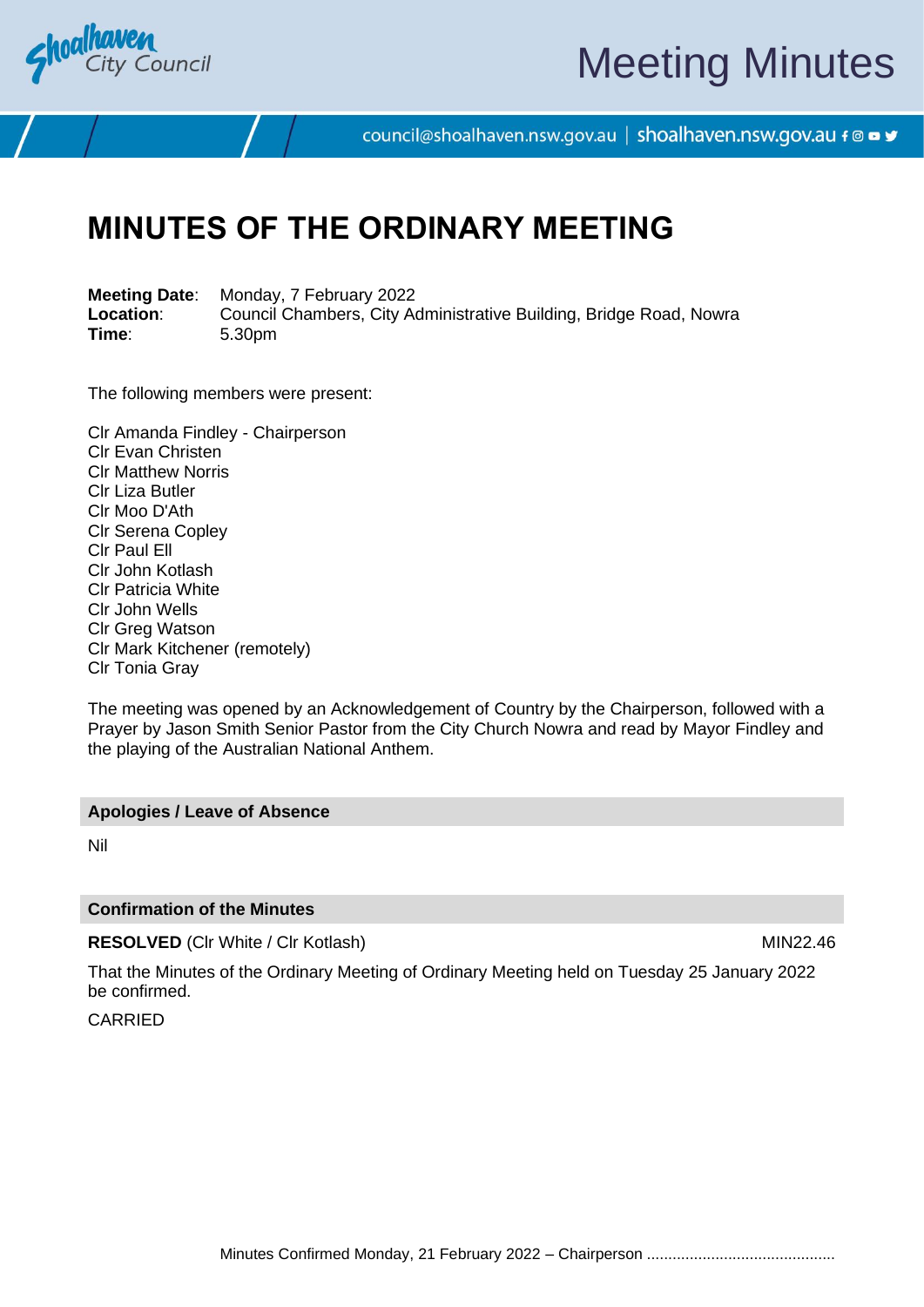

#### **Declarations of Interest**

Clr Ell – CL22.44 – Notice of Motion - Call in DA21/1834 - 14 Jay Street Culburra Beach - Lot 7 DP 246986 – significant non pecuniary interest declaration – applicant is known to Clr Ell and is a previous client, however, not in current matters – Clr Ell will remain in the room and will take part in discussion or vote.

Clr Ell - CL22.66 - Appointment - New Members - Shoalhaven Tourism Advisory Group - 2022 – significant non pecuniary interest declaration – one of the proposed Committee members is a personal friend of Clr Ell – will remain in the room and will take part in discussion or vote.

Clr Findley - CL22.52 - Local Government Remuneration Tribunal - Determination of Councillor and Mayoral Fees 2021/2022 and Superannuation Payments from July 2022 – significant pecuniary interest – This will financially impact the Mayor – will leave the room will not take part in the vote.

#### **Presentation of Petitions**

Clr White presented a petition containing 2048 signatures which states:

Our beloved Hello Huey caravan has been forced to cease trading in their spot at Narrawallee Reserve due to a council regulation that states they're not allowed to trade within 1km of another café.

Their current position is approximately 900m away from the café at North Narrawallee and it's furthest suitable position for Huey to trade in Narrawallee. By forcing them away from this spot, council is effectively stopping them from trading in Narrawallee altogether.

We're asking our council to recognise that Hello Huey is part of the lifeblood of Narrawallee and the community stands to lose the most from the decision. Hello Huey is where we meet after walking dogs on the beach, it's where walking groups catch up in the morning – and where abundant tourists grab a coffee and a muffin after their beach outing.

In fact, numerous holiday rentals in Narrawallee include Hello Huey in their listings as one of the most appealing attractions of the area – and we all understand why. There is no doubt that Alysha's caravan underpins the social fabric of our growing community, creating an inclusive space that brings both locals and visitors together as one.

Alysha and the Huey team have supported us through multiple lockdowns, trading seven days a week in all kinds of weather, and providing a safe and welcoming space for all of us to meet up, get to know and support each other – and enjoy a beautiful coffee and a chat.

**We understand there are rules in place for a reason, but we're asking council to make an exemption based on the specifics of this case, and the undeniable benefit to the Narrawallee community.**

In addition to the petition there were 156 comments tabled at the meeting.

## **MAYORAL MINUTE**

**MM22.1 Mayoral Minute - Congratulations to NSW Australian of the Year Professor Veena Sahajwalla of UNSW**

**HPERM Ref: D21/494819**

#### **Recommendation**

That Council writes to Professor Veena Sahajwalla congratulating her on being named NSW Australian of the Year for 2022.

Minutes Confirmed Monday, 21 February 2022 – Chairperson ............................................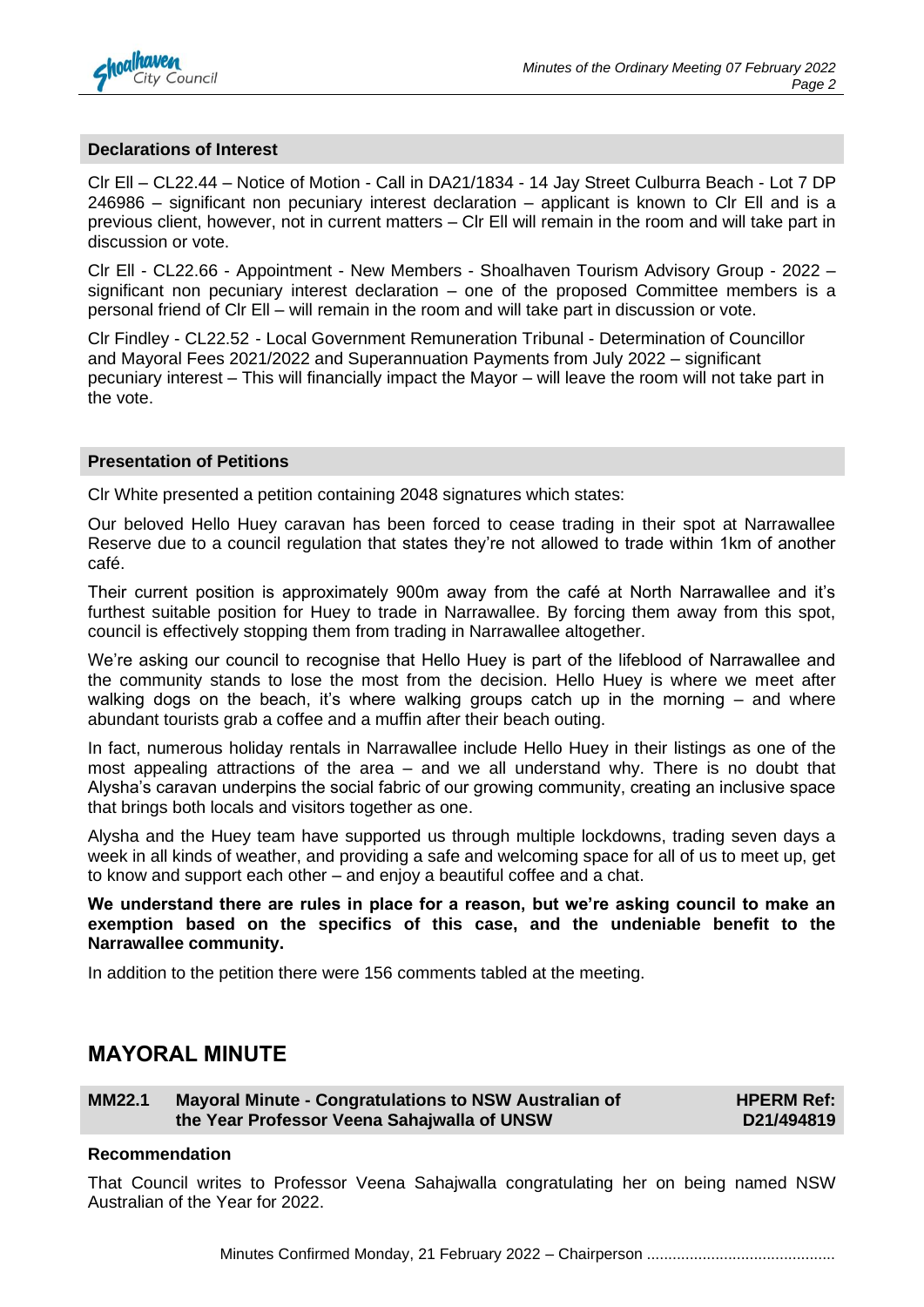

#### **RESOLVED** (CIr Findley / CIr Wells) MIN22.47

That Council writes to Professor Veena Sahajwalla congratulating her on being named NSW Australian of the Year for 2022.

FOR: Clr Findley, Clr Christen, Clr Norris, Clr Butler, Clr D'Ath, Clr Copley, Clr Ell, Clr Kotlash, Clr White, Clr Wells, Clr Watson, Clr Kitchener and Clr Gray

AGAINST: Nil

CARRIED

### **MM22.2 Mayoral Minute - 2022 Australia Day Honours <b>HPERM Ref: HPERM Ref:**

# **D22/40167**

#### **Recommendation**

That Council recognise and congratulate the following 2022 Australia Day Honours recipients; Leonie Fleming OAM, Ms Patricia Hall OAM, The Late Mr Allan McDonald OAM, Mr Raymond Pearson OAM, Ms Carmel Donnelly PSM, Mrs Jennifer Lawther AFSM, Lieutenant Commander Kate Carriage CSM RAN and Lieutenant Michael Loring CSM RAN.

#### **RESOLVED** (CIr Findley / CIr Ell) MIN22.48

That Council recognise and congratulate the following 2022 Australia Day Honours recipients; Leonie Fleming OAM, Ms Patricia Hall OAM, The Late Mr Allan McDonald OAM, Mr Raymond Pearson OAM, Ms Carmel Donnelly PSM, Mrs Jennifer Lawther AFSM, Lieutenant Commander Kate Carriage CSM RAN and Lieutenant Michael Loring CSM RAN.

FOR: Clr Findley, Clr Christen, Clr Norris, Clr Butler, Clr D'Ath, Clr Copley, Clr Ell, Clr Kotlash, Clr White, Clr Wells, Clr Watson, Clr Kitchener and Clr Gray

AGAINST: Nil

CARRIED

# **DEPUTATIONS AND PRESENTATIONS**

Deputations were received on the following items and made available on Council's website:

#### **CL22.60 - Update - Planning Proposal PP028 - Halloran Trust Lands at Callala Bay, Wollumboola and Kinghorne**

Michael Smith, Lani Imhof, Luisa Hanke & Nathaly Jones – against the recommendation. Nathaly Jones - against the recommendation.

#### **CL22.61 - Passive Open Space (Local Park) - West of Princes Highway, Berry – Draft Concept Plan and Proposed Shoalhaven Contributions Plan 2019 Amendment**

Huntingdale Park Resident Action Group - against the recommendation.

#### **CL22.62 - Update - Interim Heritage Order (IHO) & Working Party - Former Torpedo Workshop - 50 BTU Road, Nowra Hill**

Cris George - against the recommendation. Peter Robson representing Pentarch Forestry - against the recommendation.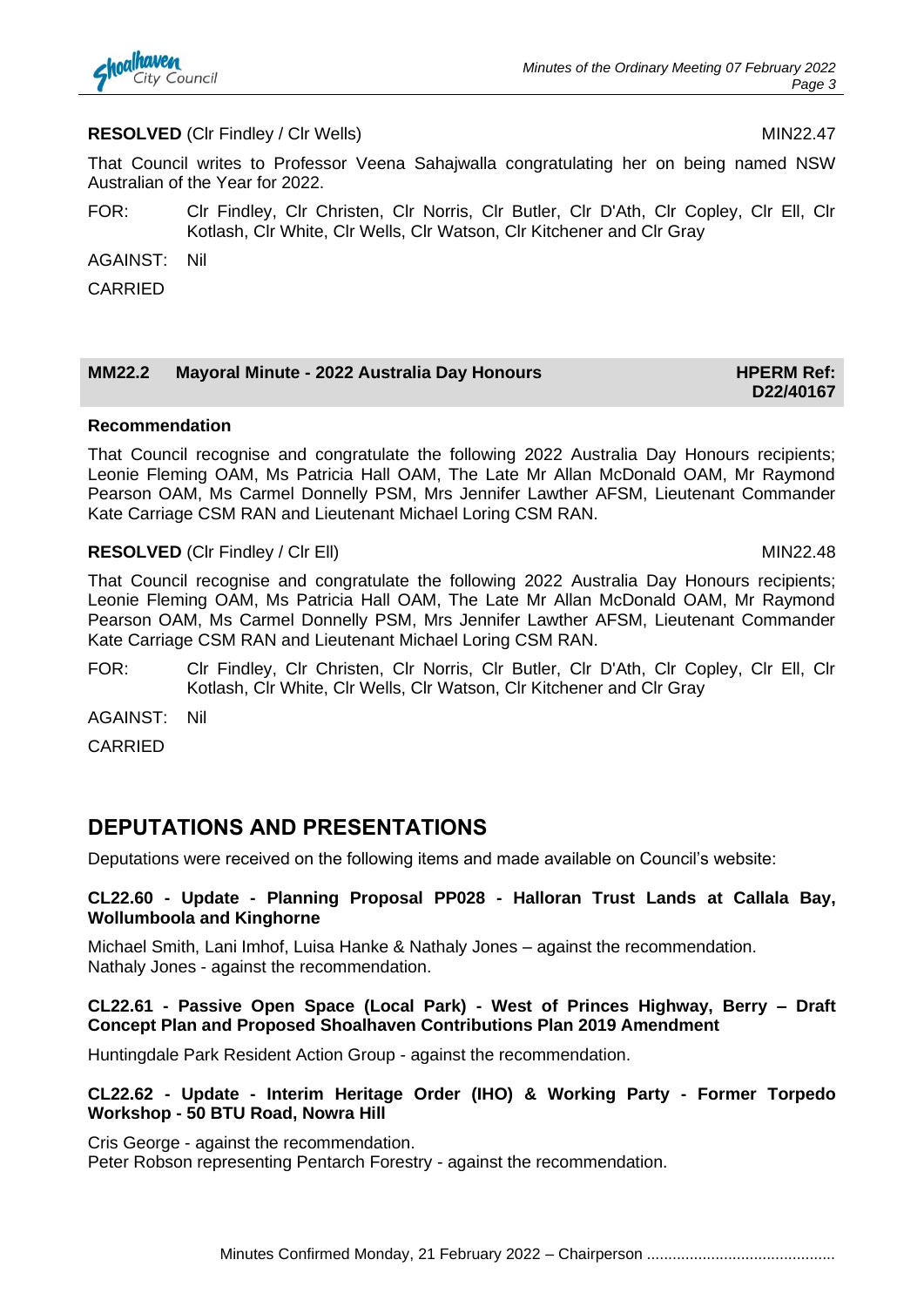

#### **Procedural Motion – Call Over – Items Moved en Bloc**

**RESOLVED** (CIr White / CIr Norris) MIN22.49

That the following items be resolved en bloc:

CL22.48 – Report of the Aboriginal Advisory Committee – 25 October 2021

CL22.49 – Report of the Inclusion & Access Advisory Group – 15 November 2021

CL22.50 – Report of the Shoalhaven Traffic Committee – 14 December 2021

CL22.51 – Report of the Shoalhaven Traffic Committee – 18 January 2022

CL22.72 – Acquisition of Land & Sewer Easement - 112 Bells Lane Meroo Meadow

- CL22.73 Acquisition of Sewer Easement 19 Daley Crescent North Nowra
- CL22.74 Acquisition of Easement Sewer Purposes 1 Pitt Street Nowra
- CL22.75 Acquisition of Sewer Easement Lot 8 DP 1256748, Taylors Lane Cambewarra
- FOR: Clr Findley, Clr Christen, Clr Norris, Clr Butler, Clr D'Ath, Clr Copley, Clr Ell, Clr Kotlash, Clr White, Clr Wells, Clr Watson, Clr Kitchener and Clr Gray

AGAINST: Nil

CARRIED

Note – the items will be marked with an asterisk (\*) in these Minutes.

Note: Clr Wells raised a Point of Order against Clr Findley – reminding her to read out webcasting statement. The Mayor accepted the Point of Order and read the webcasting statement.

The Chairperson read a statement advising those present that the proceedings of this meeting (including presentations, deputations and debate) will be webcast and may be recorded and broadcast under the provisions of the Code of Meeting Practice.

# **NOTICES OF MOTION / QUESTIONS ON NOTICE**

| CL22.40 Rescission Motion - CL22.7 - Ordinary Meeting - Order of | <b>HPERM Ref:</b> |
|------------------------------------------------------------------|-------------------|
| <b>Business</b>                                                  | D22/32922         |

#### **Recommendation**

That Council rescind the Motion relating to CL22.7 Ordinary Meeting – Order of Business of the Council Meeting held Tuesday 25 January 2022.

Clr Christen raised a Point of Order against Clr Watson regarding the relevance of his comments. The Mayor did not rule as a Point of Order and cautioned Clr Watson.

#### **MOTION** (CIr Ell / CIr Copley) **MIN22.50**

That Council rescind the Motion relating to CL22.7 Ordinary Meeting – Order of Business of the Council Meeting held Tuesday 25 January 2022.

FOR: Clr Copley, Clr Ell, Clr White, Clr Wells, Clr Watson and Clr Kitchener

AGAINST: Clr Findley, Clr Christen, Clr Norris, Clr Butler, Clr D'Ath, Clr Kotlash and Clr Gray

LOST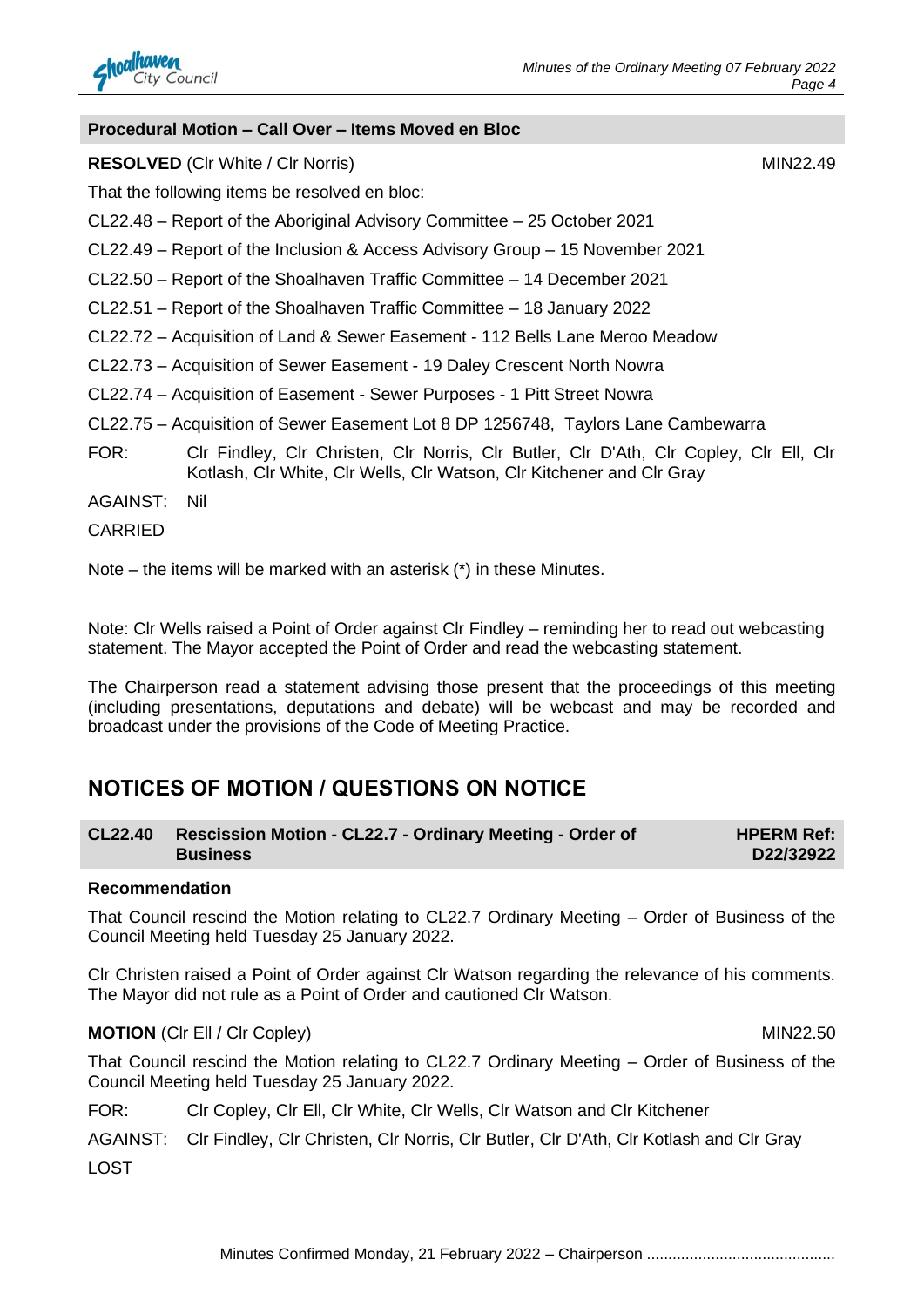

#### **CL22.41 Notice of Motion - CL22.7 - Ordinary Meeting - Order of Business**

#### **HPERM Ref: D22/32951**

#### **Recommendation**

That Council adopt the Order of Business, as follows, for the Ordinary Meetings of Council:

- 1. Acknowledgement of Country
- 2. Opening Prayer
- 3. Australian National Anthem
- 4. Apologies/Leave of Absence
- 5. Confirmation of Minutes
- 6. Declarations of Interest
- 7. Presentation of Petitions
- 8. Mayoral Minutes
- 9. Deputations & Presentations
- 10. Call Over of the Business Paper
- 11. A Committee of the Whole (if necessary)
- 12. Report of Committees
- 13. Report of the Shoalhaven Traffic Committee (if required)
- 14. Officers Reports
- 15. Notices of Motion and Questions on Notice
- 16. Addendum Reports
- 17. Confidential Reports

\*If any items of business require attendance of specialist staff (e.g., Legal, Insurance, Property) then Council will generally consider those items following the Deputations.

This item was not dealt with as the preceding rescission motion was LOST - see MIN22.50

| <b>CL22.42</b> | Notice of Motion - Eastern Distributor Road (ENSA) - | <b>HPERM Ref:</b> |
|----------------|------------------------------------------------------|-------------------|
|                | <b>Grant Funding Opportunity</b>                     | D22/10513         |

#### **Recommendation**

That Council make urgent representations to TfNSW requesting them to fund the construction of East Nowra Sub Arterial Road (ENSA). Council offer to make an application for grant funding from the Commonwealth Government to assist with the construction.

#### **RESOLVED** (Clr Watson / Clr Wells) MIN22.51

That Council make urgent representations to TfNSW requesting them to fund the construction of East Nowra Sub Arterial Road (ENSA). Council offer to make an application for grant funding from the Commonwealth Government to assist with the construction.

- FOR: Clr Findley, Clr Christen, Clr Norris, Clr Butler, Clr D'Ath, Clr Copley, Clr Ell, Clr Kotlash, Clr White, Clr Wells, Clr Watson, Clr Kitchener and Clr Gray
- AGAINST: Nil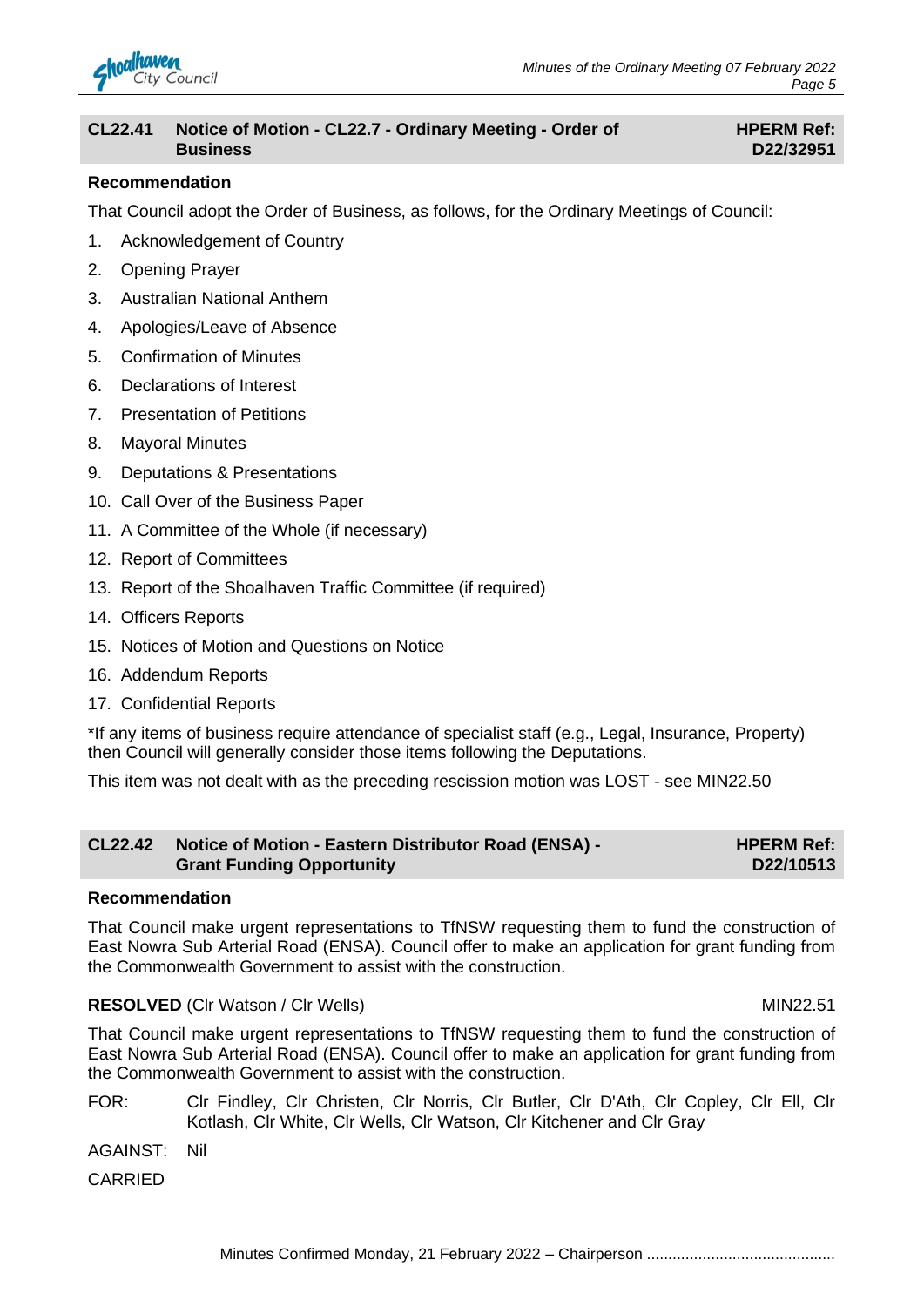

#### **CL22.43 Notice of Motion - Traffic Management - Comerong Island Road / Millbank Road**

#### **HPERM Ref: D22/10433**

#### **Recommendation**

That the CEO prepare a report on options to discourage Comerong Island Road and Millbank Road being used as a "rat run" by non residents. Such report to consider the possibility of the introduction of a Local Traffic Management Plan.

#### **RESOLVED** (CIr Watson / CIr Ell) MIN22.52

That the CEO prepare a report on options to discourage Comerong Island Road and Millbank Road being used as a "rat run" by non residents. Such report to consider the possibility of the introduction of a Local Traffic Management Plan.

FOR: Clr Christen, Clr Norris, Clr Butler, Clr D'Ath, Clr Copley, Clr Ell, Clr Kotlash, Clr White, Clr Wells, Clr Watson, Clr Kitchener and Clr Gray

AGAINST: Clr Findley

CARRIED

| CL22.44 Notice of Motion - Call in DA21/1834 - 14 Jay Street | <b>HPERM Ref:</b> |
|--------------------------------------------------------------|-------------------|
| Culburra Beach - Lot 7 DP 246986                             | D22/36317         |

Note: Clr Ell - significant non pecuniary interest declaration – applicant is known to Clr Ell and is a previous client, however, not in current matters - Clr Ell remained in the room and took part in discussion and voted.

#### **Recommendation**

That DA21/1834 14 Jay Street Culburra Beach - Lot 7 DP 246986 be called in for determination by Council because of public interest.

#### **RESOLVED** (Clr Watson / Clr White) MIN22.53

That DA21/1834 14 Jay Street Culburra Beach - Lot 7 DP 246986 be called in for determination by Council because of public interest.

- FOR: Clr Findley, Clr Christen, Clr Norris, Clr Butler, Clr D'Ath, Clr Copley, Clr Ell, Clr Kotlash, Clr White, Clr Wells, Clr Watson, Clr Kitchener and Clr Gray
- AGAINST: Nil

CARRIED

#### **CL22.45 Notice of Motion - 'Call In' of Development Applications - DA21/1991 31 Porter Cct, Milton - DA21/2348 36 Yarrawonga Dr, Mollymook - DA21/2359 32 Yarrawonga Dr, Mollymook**

**HPERM Ref: D22/32142**

#### **Recommendation**

That Council 'call in' the following Development Applications for determination by the Council due to the public interest:

- 1. Development Application DA21/1991 for 31 Porter Cct Milton being Lot 319 DP1232292
- 2. Development Application DA21/2348 for 36 Yarrawonga Drive, Mollymook being Lot 304 DP 1234415

Minutes Confirmed Monday, 21 February 2022 – Chairperson ............................................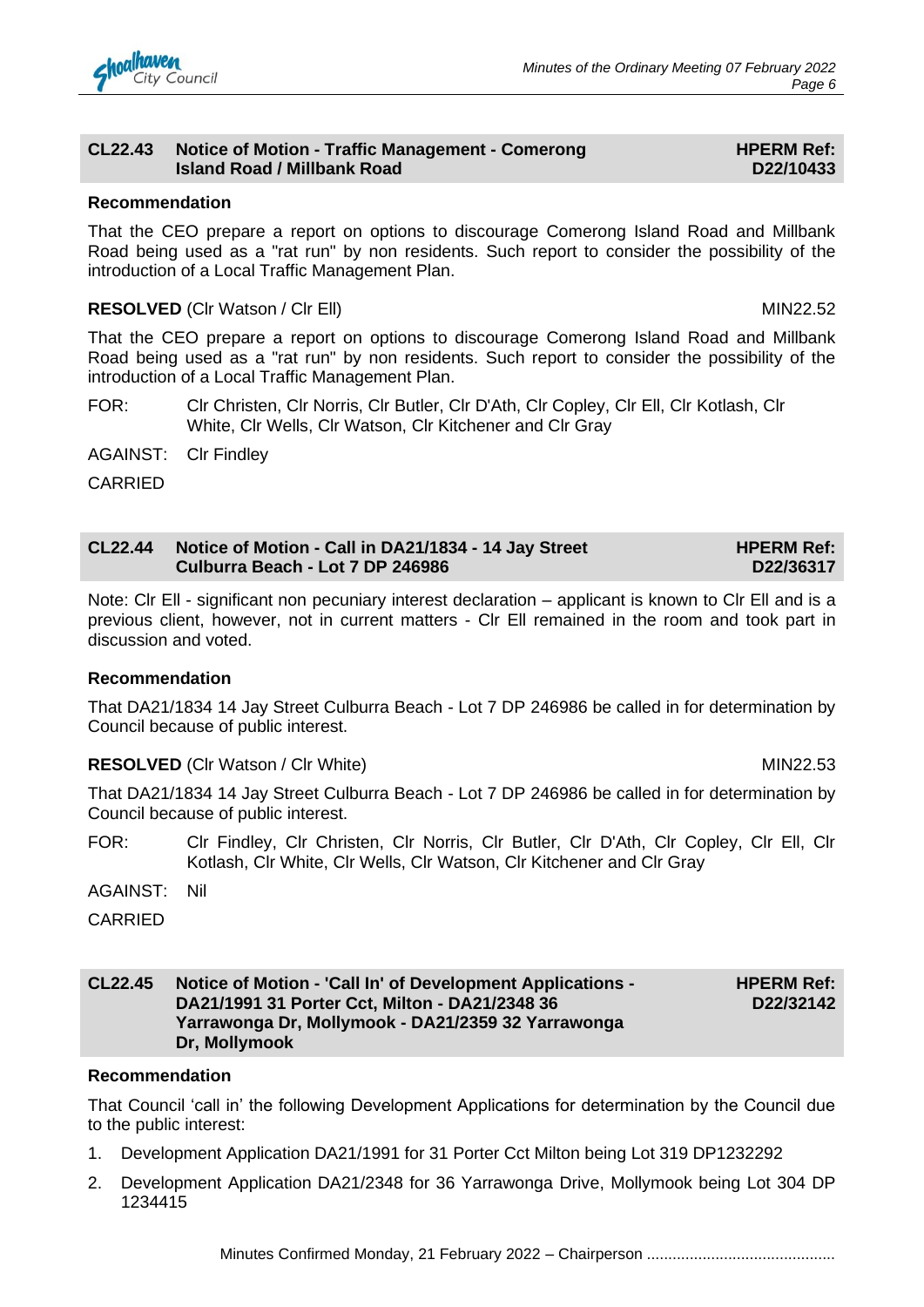

3. Development Application DA21/2359 for 32 Yarrawonga Drive Mollymook being Lot 211 DP 1043758

**RESOLVED** (CIr White / CIr Findley) MIN22.54

That Council 'call in' the following Development Applications for determination by the Council due to the public interest:

- 1. Development Application DA21/1991 for 31 Porter Cct Milton being Lot 319 DP1232292
- 2. Development Application DA21/2348 for 36 Yarrawonga Drive, Mollymook being Lot 304 DP 1234415
- 3. Development Application DA21/2359 for 32 Yarrawonga Drive Mollymook being Lot 211 DP 1043758
- FOR: Clr Findley, Clr Christen, Clr Norris, Clr Butler, Clr D'Ath, Clr Copley, Clr Ell, Clr Kotlash, Clr White, Clr Wells, Clr Watson, Clr Kitchener and Clr Gray
- AGAINST: Nil

CARRIED

#### **CL22.46 Notice of Motion - Management of Mobile Food Vending on Council Owned or Managed Land HPERM Ref: D22/39087**

Note: A petition and additional comments in relation to this item were presented to the meeting by Clr White.

#### **Recommendation**

That Council:

- 1. Provide a temporary Permit/License to Hello Huey Mobile Food Van for a period of 6 months to operate from Matron Porter Drive Reserve Narrawallee (opposite Bangalow Street).
- 2. Undertake a full review of the Mobile Food Vending Vehicles on Council Land or Managed Land Policy within the next 6 months.
- 3. A draft Review of the Policy be reported to Council prior to public exhibition.
- 4. The draft Policy Review be placed on public exhibition for a period of 28 days and reported back to Council following the exhibition.

#### MOTION (Clr White / Clr Kotlash)

That Council:

- 1. Provide a temporary Permit/License to Hello Huey Mobile Food Van for a period of 6 months to operate from Matron Porter Drive Reserve Narrawallee (opposite Bangalow Street).
- 2. Undertake a full review of the Mobile Food Vending Vehicles on Council Land or Managed Land Policy within the next 6 months.
- 3. A draft Review of the Policy be reported to Council prior to public exhibition.
- 4. The draft Policy Review be placed on public exhibition for a period of 28 days and reported back to Council following the exhibition.

#### AMENDMENT (Clr D'Ath / Clr Christen)

That Council:

1. Undertake a full review of the Mobile Food Vending Vehicles on Council Land or Managed Land Policy within the next 6 months.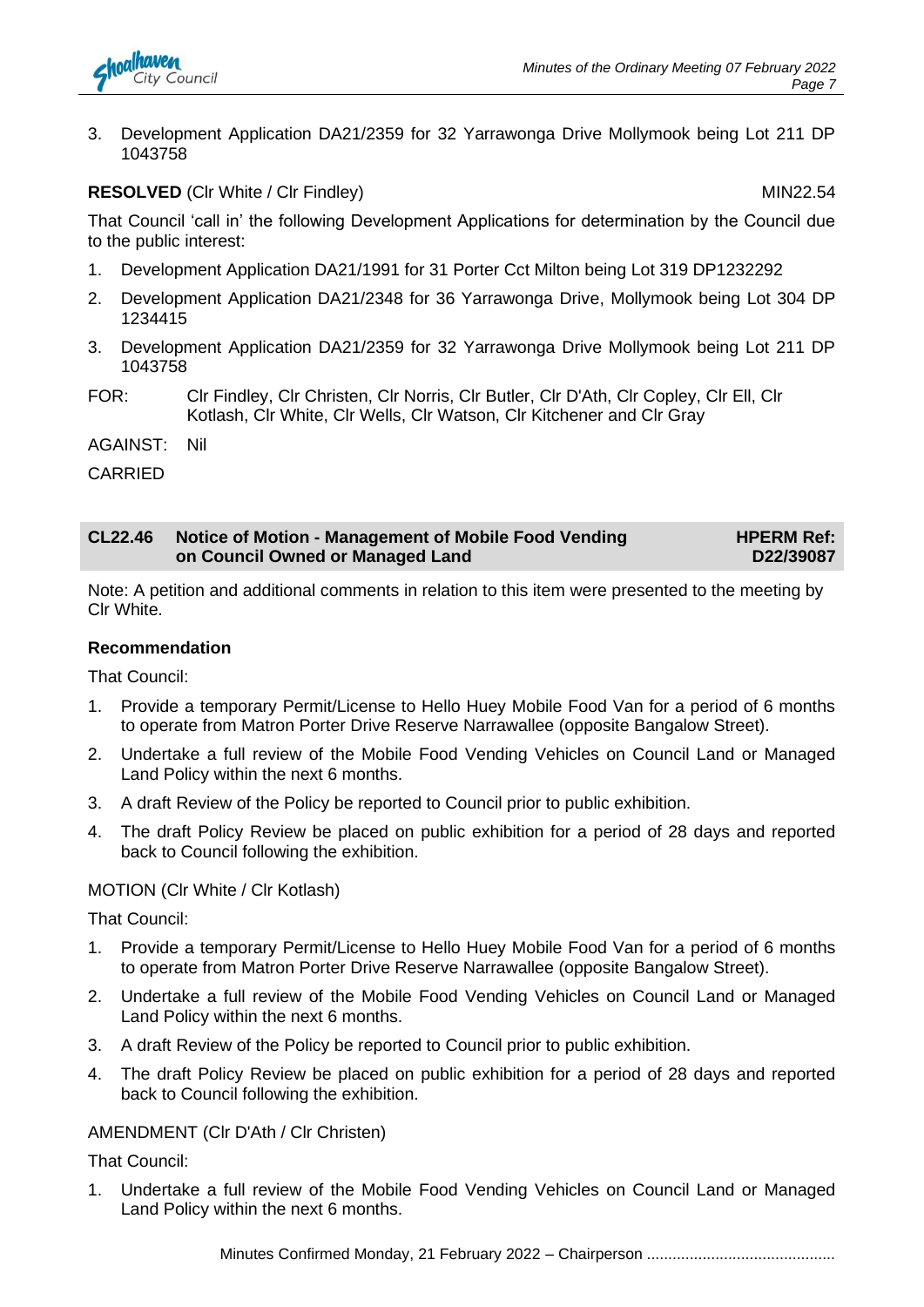

- 2. A draft Review of the Policy be reported to Council prior to public exhibition.
- 3. The draft Policy Review be placed on public exhibition for a period of 28 days and reported back to Council following the exhibition.
- FOR: Clr Findley, Clr Christen, Clr Norris, Clr D'Ath, Clr Ell, Clr Kotlash, Clr Kitchener and Clr Gray
- AGAINST: Clr Butler, Clr Copley, Clr White, Clr Wells and Clr Watson.

#### CARRIED

#### FURTHER AMENDMENT (Clr Ell / Clr White)

That Council:

- 1. Undertake a full review of the Mobile Food Vending Vehicles on Council Land or Managed Land Policy within the next 6 months.
- 2. A draft Review of the Policy be reported to Council prior to public exhibition and to provide policy options for flexibility for exemptions
- 3. The draft Policy Review be placed on public exhibition for a period of 28 days and reported back to Council following the exhibition.
- 4. Investigate Surfers Avenue as an alternate location for "Hello Huey".
- FOR: Clr Findley, Clr Christen, Clr Norris, Clr Butler, Clr D'Ath, Clr Copley, Clr Ell, Clr Kotlash, Clr White, Clr Wells, Clr Watson, Clr Kitchener and Clr Gray

AGAINST: Nil

#### **CARRIED**

THE FURTHER AMENDMENT BECOMES THE MOTION AND WAS PUT TO THE MEETING.

#### **RESOLVED** (CIr Ell / CIr White) MIN22.55

That Council:

- 1. Undertake a full review of the Mobile Food Vending Vehicles on Council Land or Managed Land Policy within the next 6 months.
- 2. A draft Review of the Policy be reported to Council prior to public exhibition and to provide policy options for flexibility for exemptions
- 3. The draft Policy Review be placed on public exhibition for a period of 28 days and reported back to Council following the exhibition.
- 4. Investigate Surfers Avenue as an alternate location for "Hello Huey".
- FOR: Clr Findley, Clr Christen, Clr Norris, Clr Butler, Clr D'Ath, Clr Copley, Clr Ell, Clr Kotlash, Clr White, Clr Wells, Clr Watson, Clr Kitchener and Clr Gray

AGAINST: Nil

CARRIED

| CL22.47 Notice of Motion - North Durras & Depot Beach - Access |  |
|----------------------------------------------------------------|--|
| Pathway & Waste                                                |  |

**HPERM Ref: D22/39133**

#### **Recommendation**

That Council:

1. Investigate with residents the construction of a shared pathway between North Durras and Depot Beach along the existing road and transmission lines easement.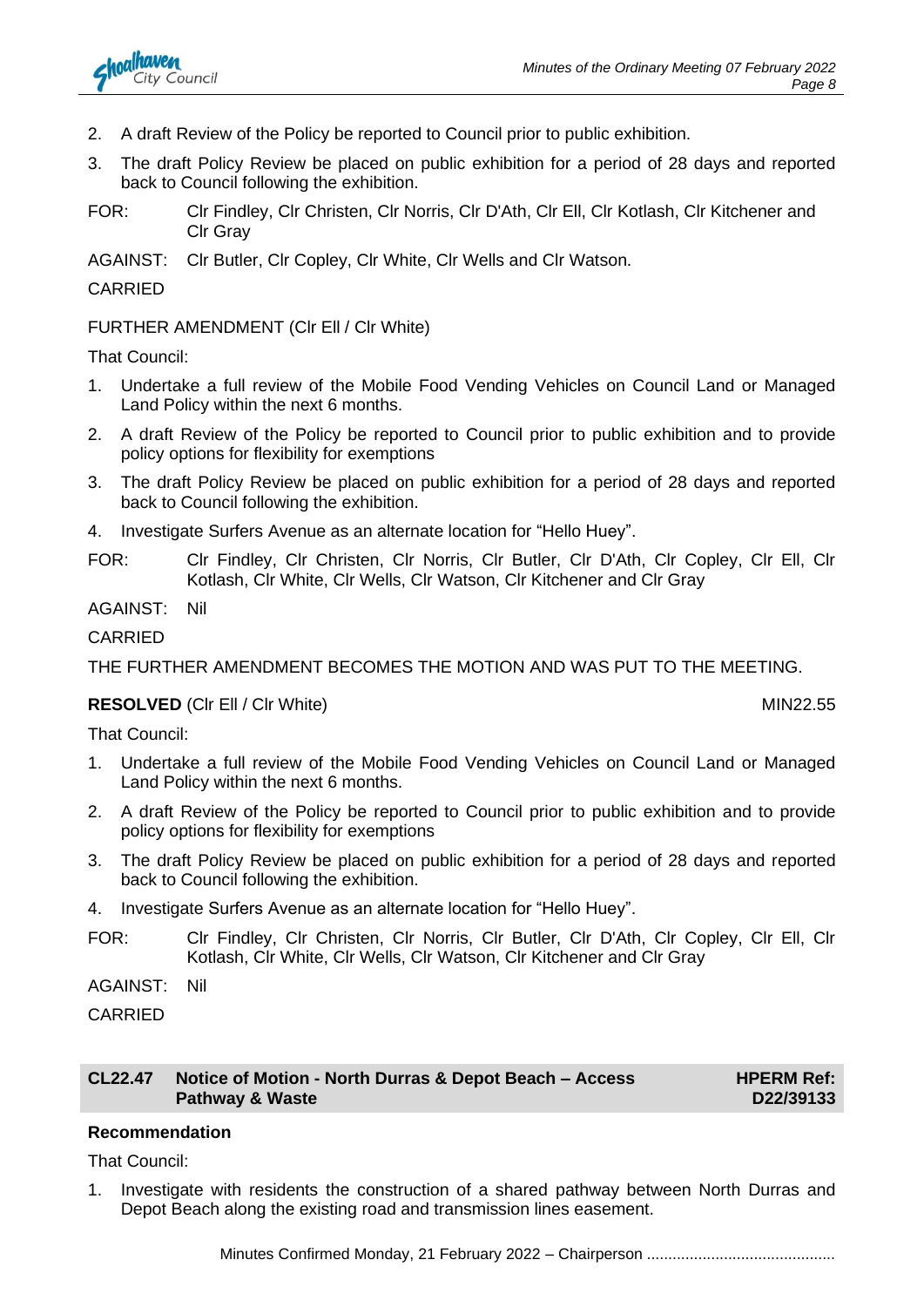- 2. Consider the funding of the pathway in the 2022/23 or 2023/24 budgets.
- 3. Arrange a meeting with local businesses of North Durras & Depot Beach to the address the issues with waste collection.
- 4. Provide a further report to Council.

**RESOLVED** (CIr White / CIr Kitchener) MIN22.56

That Council:

- 1. Investigate with residents and stakeholders the construction of a shared pathway between North Durras and Depot Beach along the existing road and transmission lines easement.
- 2. Consider the funding of the pathway in the 2022/23 or 2023/24 budgets.
- 3. Arrange a meeting with local businesses of North Durras & Depot Beach to the address the issues with waste collection.
- 4. Receive a further report on this matter
- FOR: Clr Findley, Clr Christen, Clr Norris, Clr Butler, Clr D'Ath, Clr Copley, Clr Ell, Clr Kotlash, Clr White, Clr Wells, Clr Watson, Clr Kitchener and Clr Gray

AGAINST: Nil

CARRIED

# **REPORT OF THE ABORIGINAL ADVISORY COMMITTEE - 25 OCTOBER 2021**

|               | AA21.16 Aboriginal Advisory Committee Terms of Reference |  | <b>HPERM Ref:</b> |
|---------------|----------------------------------------------------------|--|-------------------|
| <b>Review</b> |                                                          |  | D21/386045        |

**RESOLVED\*** (CIr White / CIr Wells) MIN22.57

That Aboriginal Advisory Committee accept the proposed amendments to the Aboriginal Advisory Committee Terms of Reference and submit to Council for adoption.

FOR: Clr Findley, Clr Christen, Clr Norris, Clr Butler, Clr D'Ath, Clr Copley, Clr Ell, Clr Kotlash, Clr White, Clr Wells, Clr Watson, Clr Kitchener and Clr Gray

AGAINST: Nil

CARRIED

# **REPORT OF THE INCLUSION & ACCESS ADVISORY GROUP - 15 NOVEMBER 2021**

| IA21.16 | Accessible Carparking Spaces Provided in Nowra CBD | <b>HPERM Ref:</b><br>D21/71736 |
|---------|----------------------------------------------------|--------------------------------|
|         | <b>RESOLVED*</b> (CIr White / CIr Wells)           | MIN22.58                       |

That the Inclusion & Access Advisory Group:

- 1. The report be received for information;
- 2. Request that Council write to the privately owned car parks noting the spaces do not comply with current Australian Standard;

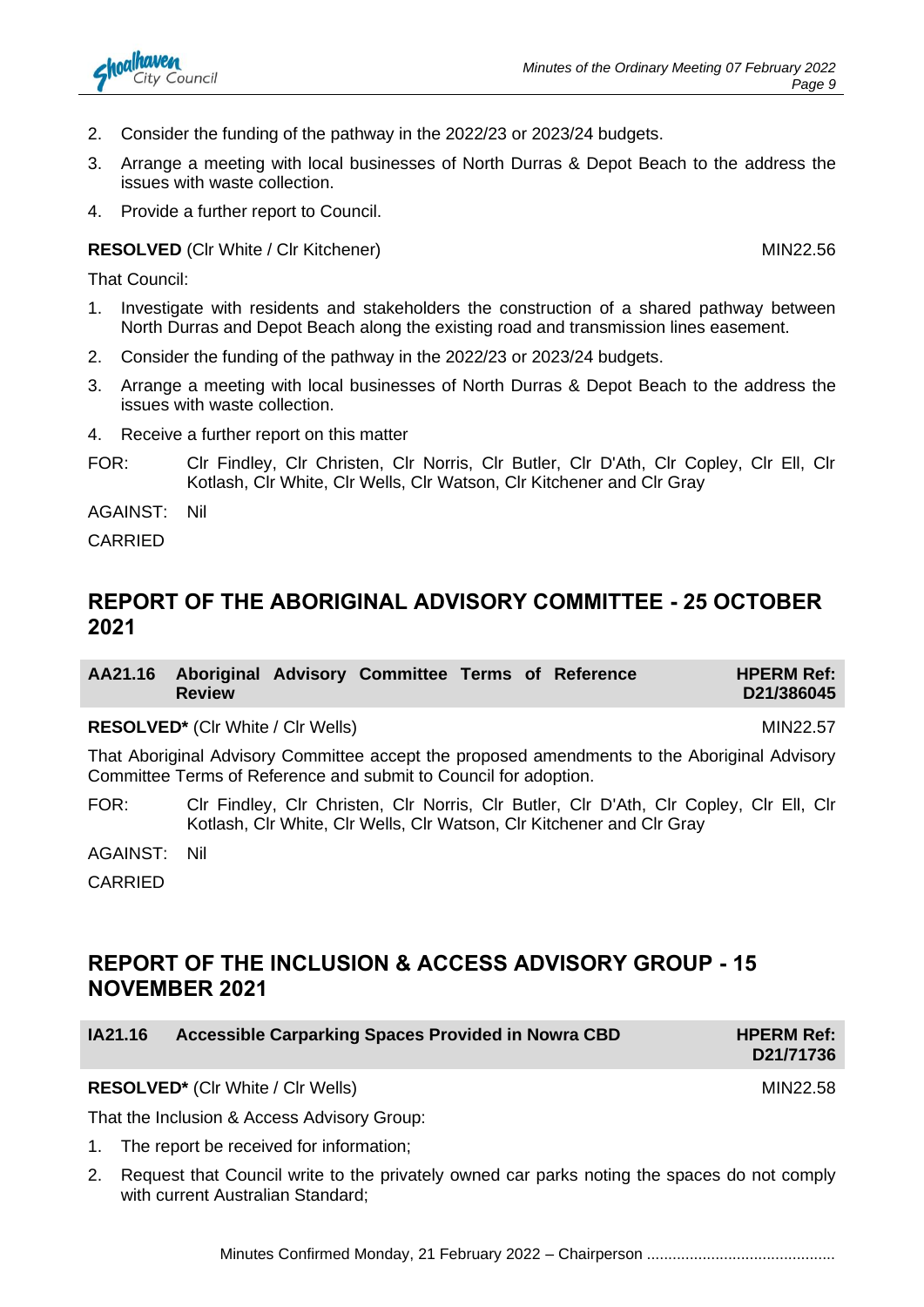

- 3. Investigate/seek funding to upgrade accessible spaces in Council owned carparks to meet current Australian Standards.
- FOR: Clr Findley, Clr Christen, Clr Norris, Clr Butler, Clr D'Ath, Clr Copley, Clr Ell, Clr Kotlash, Clr White, Clr Wells, Clr Watson, Clr Kitchener and Clr Gray

AGAINST: Nil

CARRIED

| IA21.17 Accessible Car Parking Spaces - Entrances to |  |  |  | <b>HPERM Ref:</b> |
|------------------------------------------------------|--|--|--|-------------------|
| Stocklands Nowra and K-mart Ulladulla                |  |  |  | D21/71753         |

**RESOLVED<sup>\*</sup>** (CIr White / CIr Wells) MIN22.59

That:

- 1. Council write to the owners of Stockland and identify the issues raised in the assessment. Council staff will encourage the owner to work on remedying the discrepancies to upgrade the premises to the current legislation as this would benefit all people with a disability visiting their premises.
- 2. Council also request a meeting with Stockland concerning the ramp gradient providing access to the building.
- 3. The information be received concerning the compliant carparking spaces for Kmart Ulladulla.
- FOR: Clr Findley, Clr Christen, Clr Norris, Clr Butler, Clr D'Ath, Clr Copley, Clr Ell, Clr Kotlash, Clr White, Clr Wells, Clr Watson, Clr Kitchener and Clr Gray

AGAINST: Nil

CARRIED

| <b>IA21.18</b> | Membership Applications - Kylieanne Derwent and |  |  | <b>HPERM Ref:</b> |
|----------------|-------------------------------------------------|--|--|-------------------|
|                | <b>√Jennifer Anstiss</b>                        |  |  | D21/259481        |

**RESOLVED\*** (CIr White / CIr Wells) MIN22.60

That Council appoint Kylieanne Derwent and Jennifer Anstiss as community members of the Inclusion & Access Advisory Group.

FOR: Clr Findley, Clr Christen, Clr Norris, Clr Butler, Clr D'Ath, Clr Copley, Clr Ell, Clr Kotlash, Clr White, Clr Wells, Clr Watson, Clr Kitchener and Clr Gray

AGAINST: Nil

CARRIED

| IA21.21 | <b>Adult Change Facility - Shoalhaven Indoor Sports Centre HPERM</b> |            | Ref: |
|---------|----------------------------------------------------------------------|------------|------|
|         |                                                                      | D21/322491 |      |

**RESOLVED\*** (CIr White / CIr Wells) MIN22.61

That the Inclusion & Access Advisory Group recommend that Council:

- 1. Receive for information as staff have provided a response.
- 2. Invite a member of the IAAG to attend any design meetings in relation to council facilities and redesign of facilities.
- 3. Considers another ramped exit in the redesign of the Basketball Stadium, in case of fire there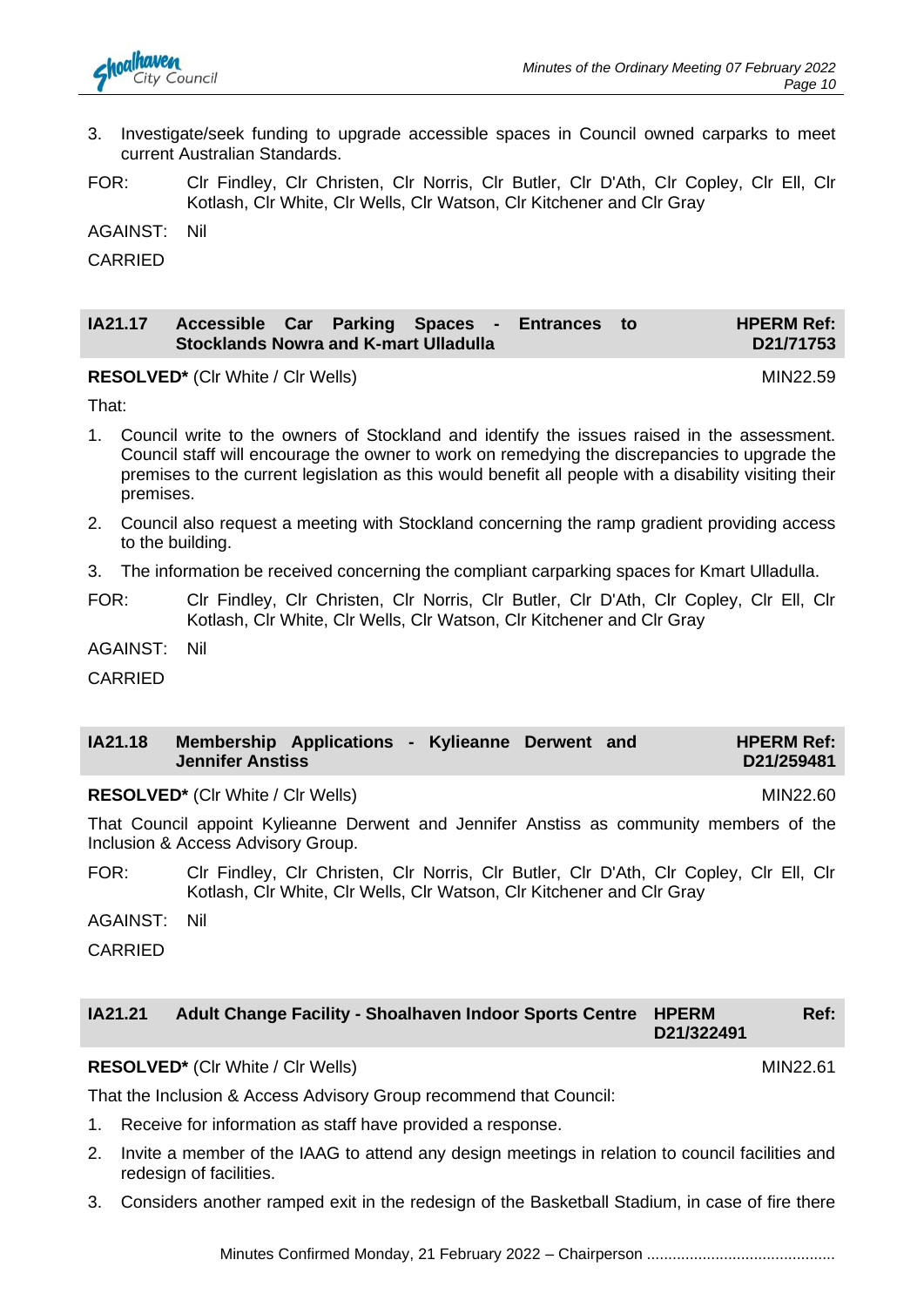is an additional exit point for those in wheelchairs.

- 4. Investigate the inclusion of an adult change facility in the redesign/refurbishment of the old Shoalhaven Basketball Stadium under the National Construction Code.
- FOR: Clr Findley, Clr Christen, Clr Norris, Clr Butler, Clr D'Ath, Clr Copley, Clr Ell, Clr Kotlash, Clr White, Clr Wells, Clr Watson, Clr Kitchener and Clr Gray

AGAINST: Nil

CARRIED

#### **IA21.22 Additional Item - Council Online Mapping Include Accessible Facilities.**

**RESOLVED\*** (CIr White / CIr Wells) MIN22.62

That Council consider including information on accessible amenities in the online mapping. Information to include accessible icons particularly in relation to Tourism areas.

FOR: Clr Findley, Clr Christen, Clr Norris, Clr Butler, Clr D'Ath, Clr Copley, Clr Ell, Clr Kotlash, Clr White, Clr Wells, Clr Watson, Clr Kitchener and Clr Gray

AGAINST: Nil

CARRIED

#### **IA21.24 Additional Item - Investigate replacement of Yellow Metal Bollards to prevent vehicle damage.**

**RESOLVED\*** (CIr White / CIr Wells) MIN22.63

That Council investigate the removal of the yellow metal bollards at accessible parking spaces and replaced with a more flexible product/bumper pole to prevent damage to vehicles.

FOR: Clr Findley, Clr Christen, Clr Norris, Clr Butler, Clr D'Ath, Clr Copley, Clr Ell, Clr Kotlash, Clr White, Clr Wells, Clr Watson, Clr Kitchener and Clr Gray

AGAINST: Nil

CARRIED

# **REPORT OF THE SHOALHAVEN TRAFFIC COMMITTEE - 14 DECEMBER 2021**

| TC21.63 | <b>Road Safety Improvements - Sewerage Treatment Plant -</b> | <b>HPERM Ref:</b> |
|---------|--------------------------------------------------------------|-------------------|
|         | Kings Point Drive, Kings Point (PN 3678)                     | D21/526290        |

#### **RESOLVED<sup>\*</sup>** (Clr White / Clr Wells) MIN22.64

That the Chief Executive Officer (Director City Services) be advised that the Shoalhaven Traffic Committee has no objection to the proposed road safety improvements at the intersection with the Sewerage Treatment Plant at 125 Kings Point Drive, Kings Point, as per Plan No: D21/526373.

FOR: Clr Findley, Clr Christen, Clr Norris, Clr Butler, Clr D'Ath, Clr Copley, Clr Ell, Clr Kotlash, Clr White, Clr Wells, Clr Watson, Clr Kitchener and Clr Gray

AGAINST: Nil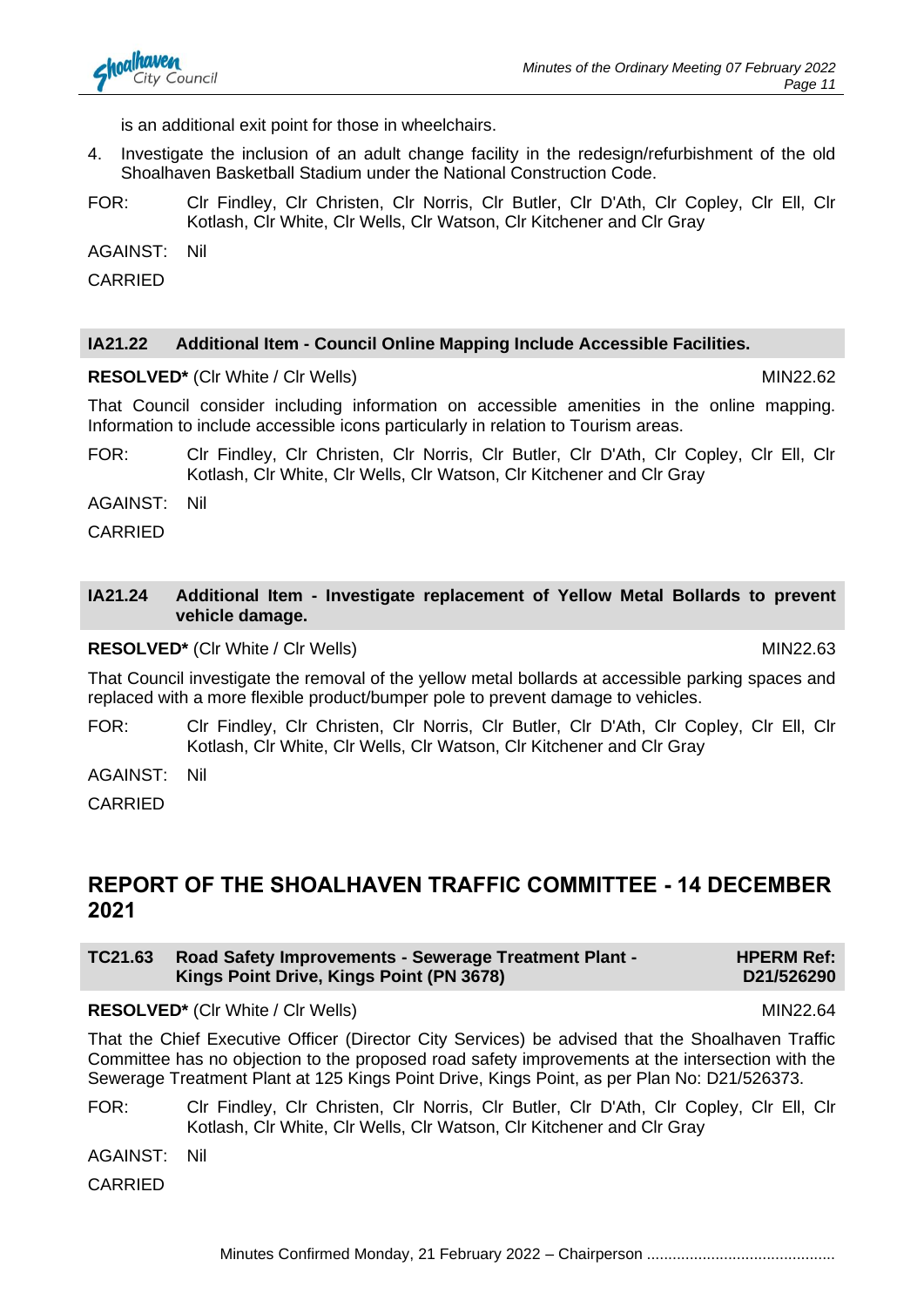# **TC21.65 Proposed Road Safety Improvements - Rock Hill Road - Nowra (PN 3677)**

#### **RESOLVED\*** (CIr White / CIr Wells) MIN22.66

That the Chief Executive Officer (Director City Services) be advised that the Shoalhaven Traffic Committee has no objection to the proposed signposting and linemarking changes at Rock Hill Road, North Nowra as per Plan No D21/531911 531911 subject to the installation of Chevron Alignment Markers (CAMs) meeting the necessary warrants in accordance Australian Standard 1742.2.

- FOR: Clr Findley, Clr Christen, Clr Norris, Clr Butler, Clr D'Ath, Clr Copley, Clr Ell, Clr Kotlash, Clr White, Clr Wells, Clr Watson, Clr Kitchener and Clr Gray
- AGAINST: Nil
- CARRIED

#### **TC21.66 Proposed Parking Restriction - Foley Street - Vincentia HPERM Ref: (PN 3681) D21/532125**

**RESOLVED\*** (CIr White / CIr Wells) MIN22.67

That the Chief Executive Officer (Director City Services) be advised that the Shoalhaven Traffic Committee has no objection to the proposed parking restrictions fronting 1 and 6 Foley Street, Vincentia, as per Plan No D21/532131.

FOR: Clr Findley, Clr Christen, Clr Norris, Clr Butler, Clr D'Ath, Clr Copley, Clr Ell, Clr Kotlash, Clr White, Clr Wells, Clr Watson, Clr Kitchener and Clr Gray

AGAINST: Nil

CARRIED

**TC21.64 Active Transport Improvements - Catherine Street -**

## **RESOLVED\*** (CIr White / CIr Wells) MIN22.65

**Myola (PN3679)**

That the Chief Executive Officer (Director City Services) be advised that the Shoalhaven Traffic Committee has no objection to the proposed Active Transport Improvements at Catherine Street, Myola as per Plan No D21/528856.

FOR: Clr Findley, Clr Christen, Clr Norris, Clr Butler, Clr D'Ath, Clr Copley, Clr Ell, Clr Kotlash, Clr White, Clr Wells, Clr Watson, Clr Kitchener and Clr Gray

AGAINST: Nil

CARRIED



#### **HPERM Ref: D21/531849**

**HPERM Ref: D21/528846**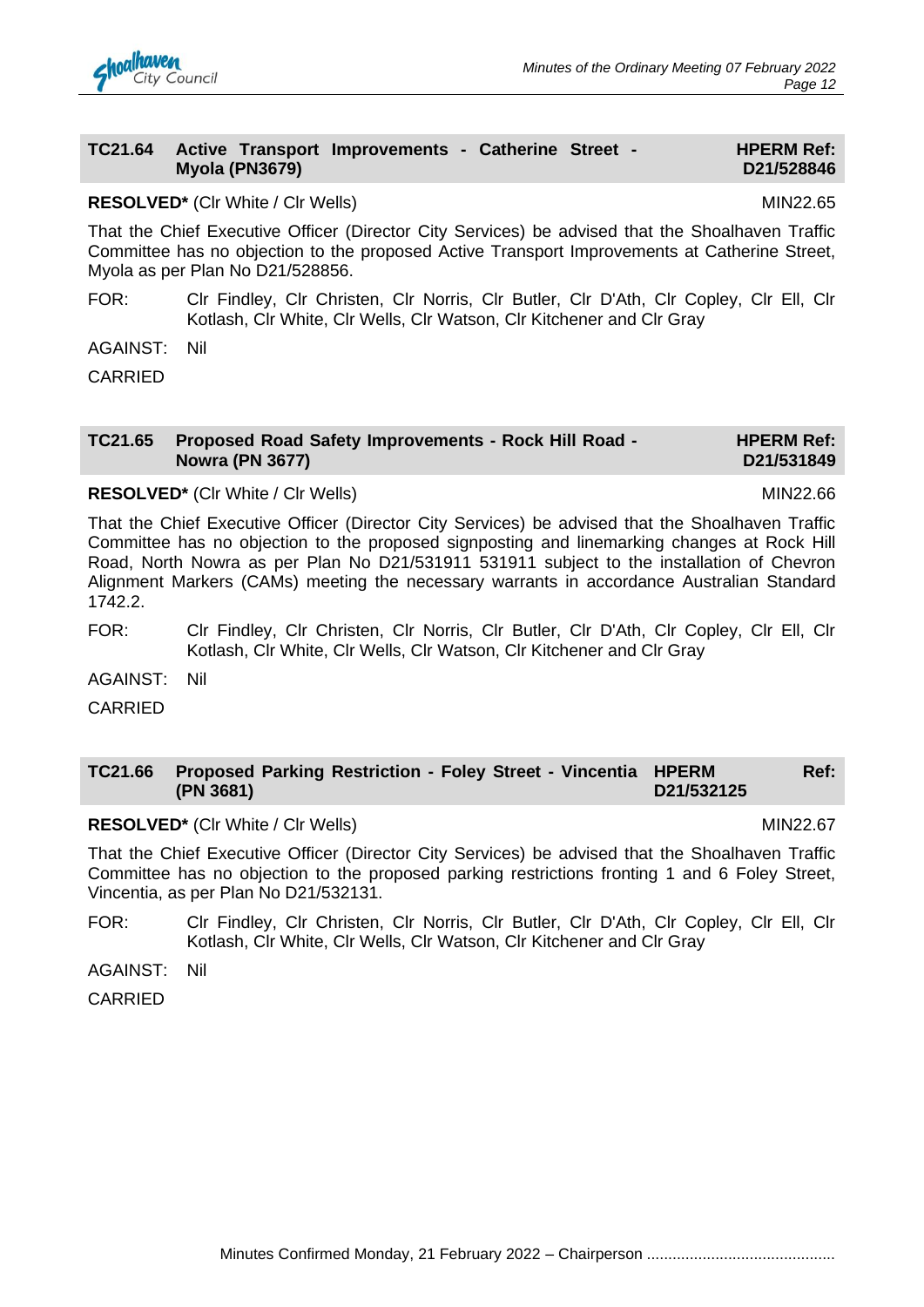

# **REPORT OF THE SHOALHAVEN TRAFFIC COMMITTEE - 18 JANUARY 2022**

#### **TC22.1 Proposed Linemarking - Lakeland Avenue - Berrara (PN HPERM Ref: D22/3333 3682)**

#### **RESOLVED\*** (CIr White / CIr Wells) MIN22.68

That the Chief Executive Officer (Director City Services) be advised that the Shoalhaven Traffic Committee has no objection to the proposed signposting and linemarking changes at Lakeland Avenue, Berrara as per Plan No D22/3424.

FOR: Clr Findley, Clr Christen, Clr Norris, Clr Butler, Clr D'Ath, Clr Copley, Clr Ell, Clr Kotlash, Clr White, Clr Wells, Clr Watson, Clr Kitchener and Clr Gray

AGAINST: Nil

CARRIED

#### **TC22.2 Proposed Give Way Intersection Controls - Government HPERM Ref: D22/3444 Road and Sussex Inlet Road - Sussex Inlet (PN 3683)**

**RESOLVED<sup>\*</sup>** (Clr White / Clr Wells) MIN22.69

That the Chief Executive Officer (Director City Services) be advised that the Shoalhaven Traffic Committee has no objection to the proposed "Give Way" intersection controls and related signage and linemarking, as per Plan No D22/3461.

FOR: Clr Findley, Clr Christen, Clr Norris, Clr Butler, Clr D'Ath, Clr Copley, Clr Ell, Clr Kotlash, Clr White, Clr Wells, Clr Watson, Clr Kitchener and Clr Gray

AGAINST: Nil

CARRIED

# **REPORTS**

#### **CL22.52 Local Government Remuneration Tribunal - Determination of Councillor and Mayoral Fees 2021/2022 and Superannuation Payments from July 2022 HPERM Ref: D21/528913**

Clr Findley – significant pecuniary interest – This will financially impact the Mayor – will leave the room will not take part in the vote.

Clr Butler took the Chair as Deputy Mayor.

#### **Recommendation**

- 1. Determine the Councillor Fee payable to Councillors from 23 December 2021 to 30 June 2022 to be the pro- rata of the annual fee of \$24,810 and the Additional Mayoral Fee of \$61,280, being the maximum payable to Councillors.
- 2. Pay 100% of the additional Mayoral fee to the Deputy Mayor when the Deputy Mayor is required to act in the position of Mayor during periods of approved leave.
- 3. Commence Superannuation contributions to Councillors from 1 July 2022.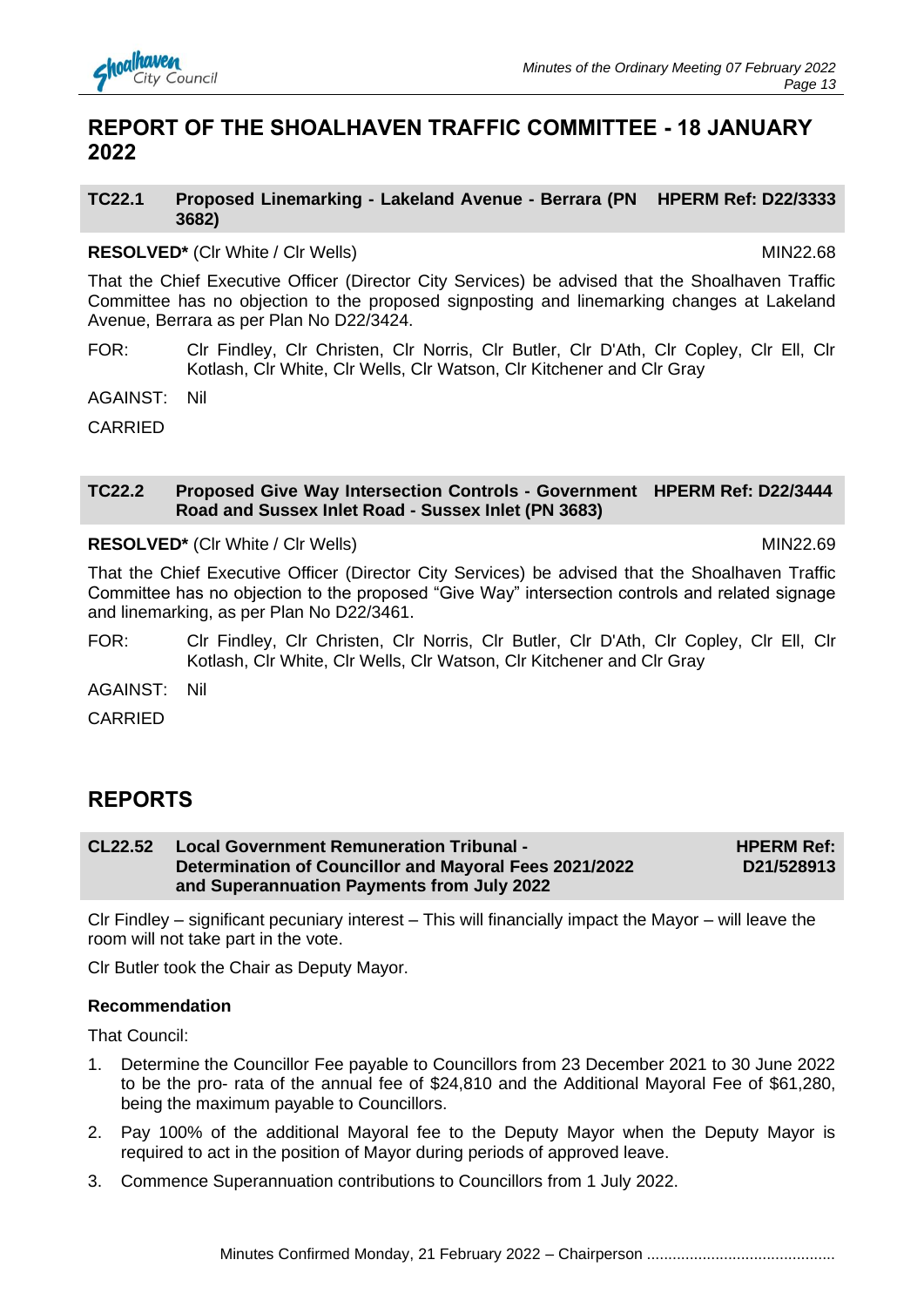

#### MOTION (Clr Gray / Clr Butler)

That Council:

- 1. Determine the Fees payable as follows
	- a. The Maximum payable Councillor fee of \$24,810 p.a. to be applied pro-rata from 23 December 2021 to 30 June 2022.
	- b. The Maximum payable Additional Mayoral Fee of \$61,280 p.a. being applied for the period of 1 July 2021 to 30 June 2022, given that the Mayor has held office continually during this time.
- 2. Pay 100% of the additional Mayoral fee to the Deputy Mayor when the Deputy Mayor is required to act in the position of Mayor during periods of approved leave.
- 3. Commence Superannuation contributions to Councillors from 1 July 2022.

#### AMENDMENT (Clr Ell / Clr Copley)

That Council:

- 1. Determine the Fees payable as follows
	- a. The Maximum payable Councillor fee of \$24,810 p.a. to be applied pro-rata from 23 December 2021 to 30 June 2022.
	- b. The Maximum payable Additional Mayoral Fee of \$61,280 p.a. being applied for the period of 23 December 2021 to 30 June 2022.
- 2. Pay 100% of the additional Mayoral fee to the Deputy Mayor when the Deputy Mayor is required to act in the position of Mayor during periods of approved leave.
- 3. Commence Superannuation contributions to Councillors from 1 July 2022.
- FOR: Clr Norris, Clr Copley, Clr Ell, Clr White, Clr Wells, Clr Watson and Clr Kitchener

AGAINST: Clr Christen, Clr Butler, Clr D'Ath, Clr Kotlash and Clr Gray

#### CARRIED

THE AMENDMENT BECOMES THE MOTION AND WAS PUT TO THE MEETING

#### **RESOLVED** (CIr Ell / Cir Copley) MIN22.70

That Council:

- 1. Determine the Fees payable as follows
	- a. The Maximum payable Councillor fee of \$24,810 p.a. to be applied pro-rata from 23 December 2021 to 30 June 2022.
	- b. The Maximum payable Additional Mayoral Fee of \$61,280 p.a. being applied for the period of 23 December 2021 to 30 June 2022.
- 2. Pay 100% of the additional Mayoral fee to the Deputy Mayor when the Deputy Mayor is required to act in the position of Mayor during periods of approved leave.
- 3. Commence Superannuation contributions to Councillors from 1 July 2022.
- FOR: Clr Christen, Clr Norris, Clr Butler, Clr D'Ath, Clr Copley, Clr Ell, Clr Kotlash and Clr Gray
- AGAINST: Clr White, Clr Wells, Clr Watson and Clr Kitchener

**CARRIED** 

Note: Clr Findley returned to meeting at 7:45pm and resumed the Chair.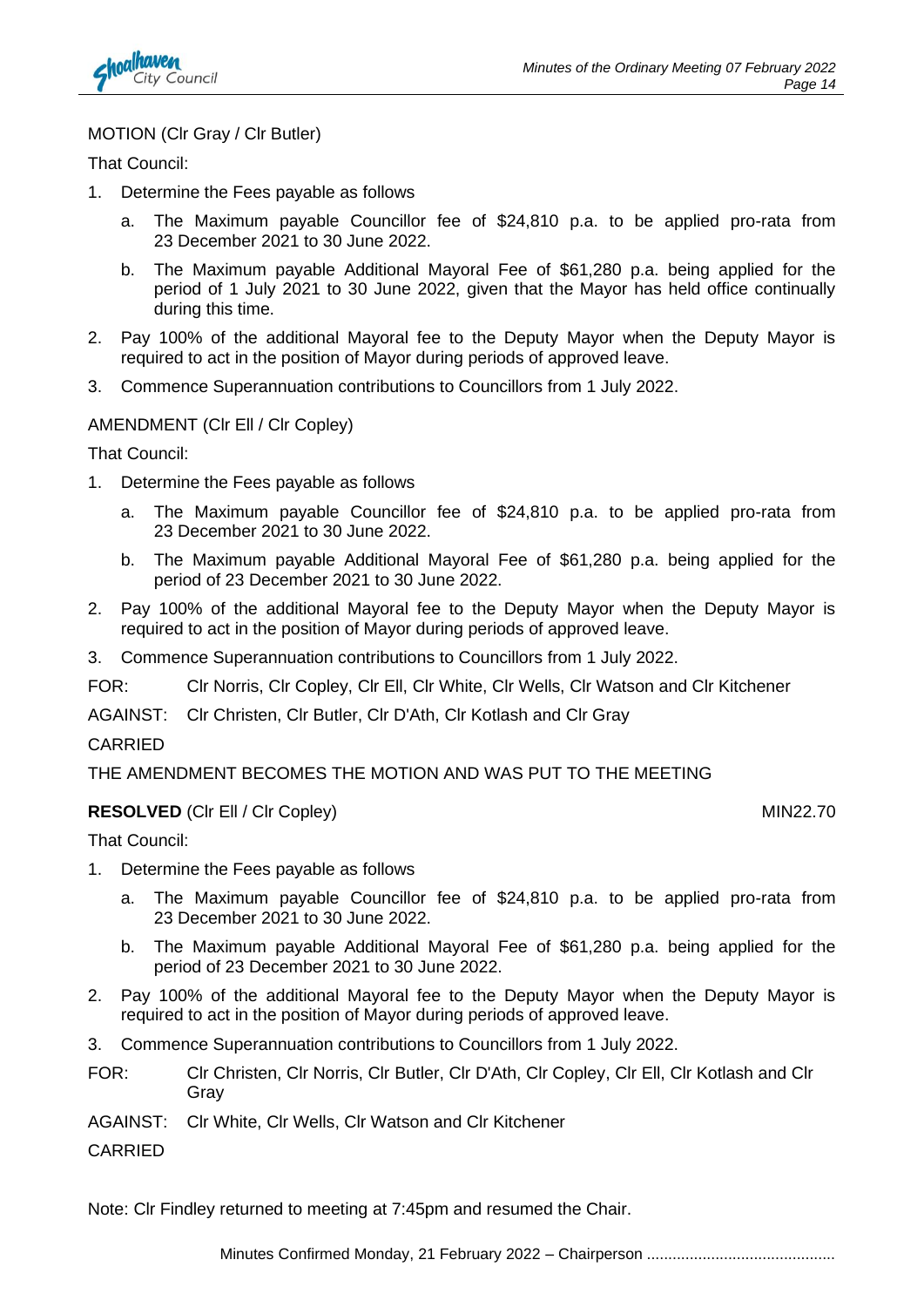

#### **CL22.53 Council Representatives on Other Committees or Organisations Outside of Council**

#### **HPERM Ref: D21/335138**

#### **Recommendation**

That Council resolve the representative membership of Councillors and other delegates on other Committees or Organisations Outside of Council for the period to 30 September 2022.

PROCEDURAL MOTION - MOVE INTO COMMITTEE OF THE WHOLE (Clr White / Clr Kotlash)

That Council move into the Committee of the Whole, the time being 7:45pm.

FOR: Clr Findley, Clr Christen, Clr Norris, Clr Butler, Clr D'Ath, Clr Copley, Clr Ell, Clr Kotlash, Clr White, Clr Wells, Clr Watson, Clr Kitchener and Clr Gray

AGAINST: Nil

CARRIED

MOTION WHILST IN COMMITTEE OF THE WHOLE (Clr White / Clr Gray)

That Council:

- 1. Resolve the representative membership of Councillors and other delegates on other Committees or Organisations Outside of Council for the period to 30 September 2022 as discussed in the Committee of the Whole.
- 2. Receive a report to the Ordinary meeting on 21 February 2022 regarding membership on the Southern Regional Planning Panel.
- 3. Defer the membership of Southern Water Services Pty Ltd for further discussions to be held with the Executive Manager, Shoalhaven Water.

PROCEDURAL MOTION - MOVE OUT OF COMMITTEE OF THE WHOLE (Clr White / Clr Kotlash)

That Council move out of the Committee of the Whole, the time being 8:05pm.

FOR: Clr Findley, Clr Christen, Clr Norris, Clr Butler, Clr D'Ath, Clr Copley, Clr Ell, Clr Kotlash, Clr White, Clr Wells, Clr Watson, Clr Kitchener and Clr Gray

AGAINST: Nil

CARRIED

#### **RESOLVED** (CIr White / CIr Gray) MIN22.71

That Council:

- 1. Resolve the representative membership of Councillors and other delegates on other Committees or Organisations Outside of Council for the period to 30 September 2022 as discussed in the Committee of the Whole.
- 2. Receive a report to the Ordinary meeting on 21 February 2022 regarding membership on the Southern Regional Planning Panel.
- 3. Defer the membership of Southern Water Services Pty Ltd for further discussions to be held with the Executive Manager, Shoalhaven Water.
- FOR: Clr Findley, Clr Christen, Clr Norris, Clr Butler, Clr D'Ath, Clr Copley, Clr Ell, Clr Kotlash, Clr White, Clr Wells, Clr Watson, Clr Kitchener and Clr Gray

AGAINST: Nil

CARRIED

Note: For individual Committee membership refer to Items CL22.76 to CL22.93 (MIN22.72 to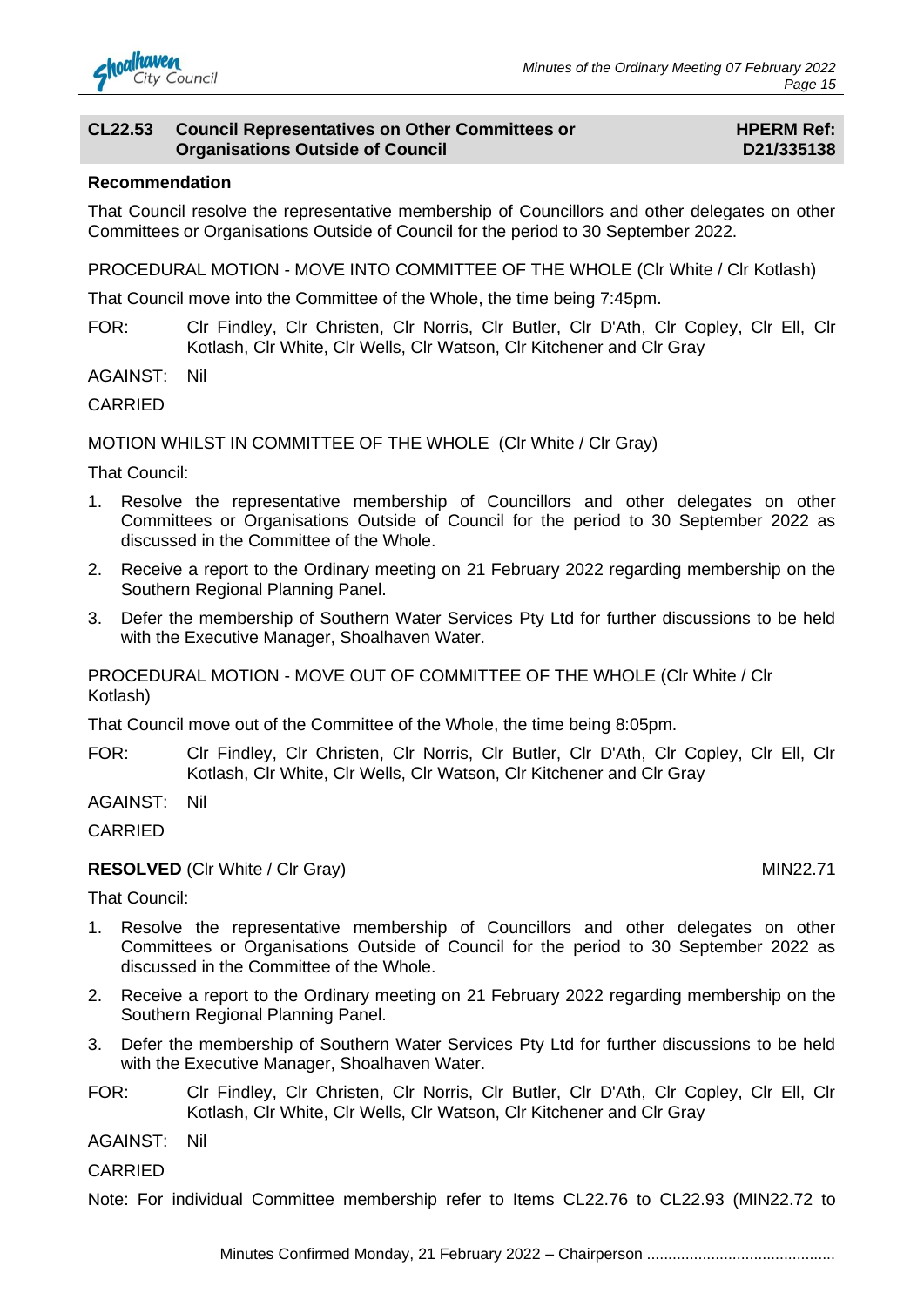

MIN22.88).

#### **CL22.76 Australian Coastal Councils Association**

**RESOLVED** (CIr White / CIr Gray) MIN22.72

That Council appoint Clr Christen as its representative on the Australian Coastal Councils Association for the period to September 2022.

FOR: Clr Findley, Clr Christen, Clr Norris, Clr Butler, Clr D'Ath, Clr Copley, Clr Ell, Clr Kotlash, Clr White, Clr Wells, Clr Watson, Clr Kitchener and Clr Gray

AGAINST: Nil

CARRIED

#### **CL22.77 Cemeteries and Crematoria Association of NSW**

#### **RESOLVED** (Clr White / Clr Gray) MIN22.73

That Council appoint the Unit Manager – Bereavement Services as its representative on the Cemeteries and Crematoria Association of NSW for the period to September 2022.

FOR: Clr Findley, Clr Christen, Clr Norris, Clr Butler, Clr D'Ath, Clr Copley, Clr Ell, Clr Kotlash, Clr White, Clr Wells, Clr Watson, Clr Kitchener and Clr Gray

AGAINST: Nil

CARRIED

#### **CL22.78 Healthy Cities Illawarra Board of Directors**

**RESOLVED** (Clr White / Clr Gray) MIN22.74

That Council appoint the following representatives:

- Clr Gray
- Clr D'Ath (alternate delegate)

on the Healthy Cities Illawarra Board of Directors for the period to September 2022.

FOR: Clr Findley, Clr Christen, Clr Norris, Clr Butler, Clr D'Ath, Clr Copley, Clr Ell, Clr Kotlash, Clr White, Clr Wells, Clr Watson, Clr Kitchener and Clr Gray

AGAINST: Nil

**CARRIED** 

## **CL22.79 Illawarra Academy of Sports**

**RESOLVED** (Clr White / Clr Gray) MIN22.75

That Council appoint Clr Wells (as the Mayor Appointed Representative) on the Illawarra Academy of Sports for the period to September 2022.

FOR: Clr Findley, Clr Christen, Clr Norris, Clr Butler, Clr D'Ath, Clr Copley, Clr Ell, Clr Kotlash, Clr White, Clr Wells, Clr Watson, Clr Kitchener and Clr Gray

AGAINST: Nil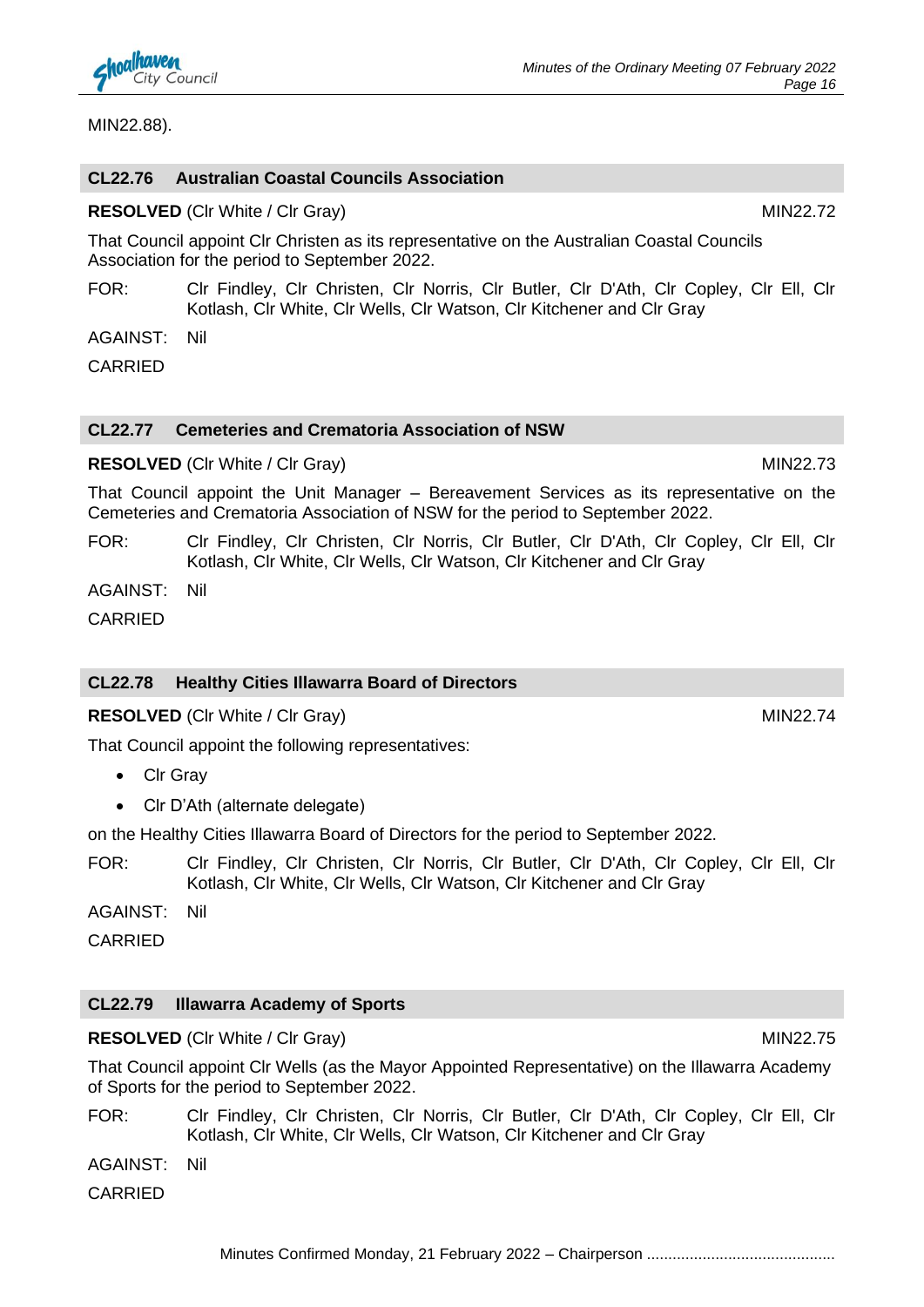## **CL22.80 Illawarra Shoalhaven Joint Organisation**

#### **RESOLVED** (CIr White / CIr Gray) MIN22.76

That Council appoint the following representatives:

- Mayor Findley,
- Clr Butler
- Clr White (alternate delegate)

on the Illawarra Shoalhaven Joint Organisation for the period to September 2022.

FOR: Clr Findley, Clr Christen, Clr Norris, Clr Butler, Clr D'Ath, Clr Copley, Clr Ell, Clr Kotlash, Clr White, Clr Wells, Clr Watson, Clr Kitchener and Clr Gray

AGAINST: Nil

CARRIED

#### **CL22.81 Jervis Bay Marine Park Advisory Authority Committee**

#### **RESOLVED** (CIr White / CIr Gray) MIN22.77

That Council appoint the following representatives:

- Clr Findley,
- Clr Christen (alternate delegate)
- Clr Ell (alternate delegate)

on the Jervis Bay Marine Park Advisory Authority Committee for the period to September 2022.

FOR: Clr Findley, Clr Christen, Clr Norris, Clr Butler, Clr D'Ath, Clr Copley, Clr Ell, Clr Kotlash, Clr White, Clr Wells, Clr Watson, Clr Kitchener and Clr Gray

AGAINST: Nil

CARRIED

#### **CL22.82 Nowra Riverfront Advisory Taskforce**

#### **RESOLVED** (CIr White / CIr Gray) MIN22.78

That Council appoint the following representatives:

- Mayor Findley
- CEO
- Director City Futures
- Strategic Planning Manager

on the Nowra Riverfront Advisory Taskforce for the period to September 2022.

FOR: Clr Findley, Clr Christen, Clr Norris, Clr Butler, Clr D'Ath, Clr Copley, Clr Ell, Clr Kotlash, Clr White, Clr Wells, Clr Watson, Clr Kitchener and Clr Gray

AGAINST: Nil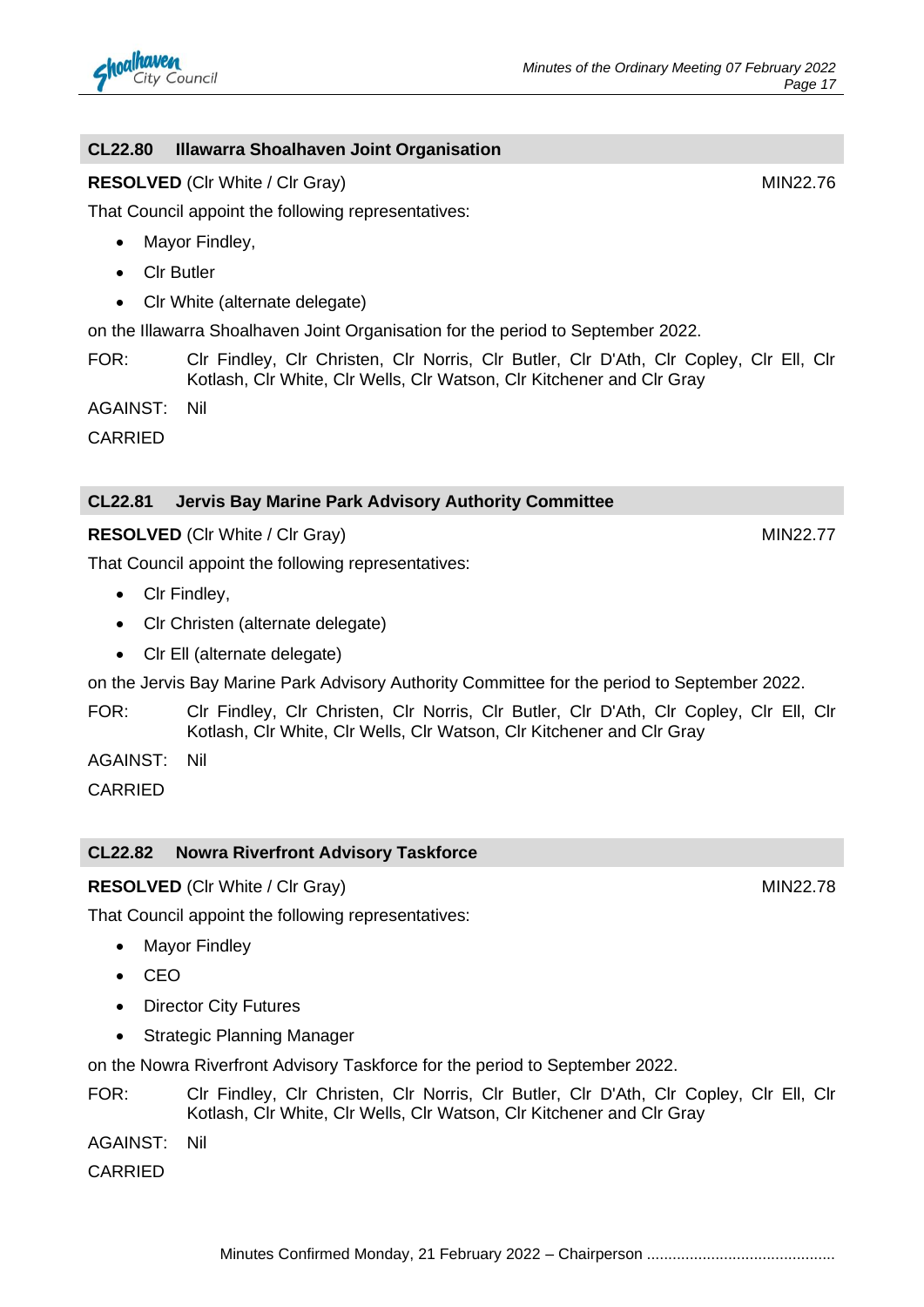#### **CL22.84 NSW Country Mayors Association**

#### **RESOLVED** (CIr White / CIr Gray) MIN22.79

That Council appoint the following representatives:

- Mayor Findley
- Clr Butler Deputy Mayor (alternate delegate)
- CEO

on the NSW Country Mayors Association for the period to September 2022.

FOR: Clr Findley, Clr Christen, Clr Norris, Clr Butler, Clr D'Ath, Clr Copley, Clr Ell, Clr Kotlash, Clr White, Clr Wells, Clr Watson, Clr Kitchener and Clr Gray

AGAINST: Nil

CARRIED

#### **CL22.85 NSW Public Libraries Association**

#### **RESOLVED** (CIr White / CIr Gray) MIN22.80

That Council appoint the following representatives:

- Clr Butler
- Library Services Manager

on the NSW Public Libraries Association for the period to September 2022.

- FOR: Clr Findley, Clr Christen, Clr Norris, Clr Butler, Clr D'Ath, Clr Copley, Clr Ell, Clr Kotlash, Clr White, Clr Wells, Clr Watson, Clr Kitchener and Clr Gray
- AGAINST: Nil

CARRIED

#### **CL22.86 Rural Fire Service Shoalhaven District Liaison Committee**

#### **RESOLVED** (CIr White / CIr Gray) MIN22.81

That Council appoint the following representatives:

- Clr Christen
- Clr Ell
- CEO (or nominee)

on the Rural Fire Service Shoalhaven District Liaison Committee for the period to September 2022.

- FOR: Clr Findley, Clr Christen, Clr Norris, Clr Butler, Clr D'Ath, Clr Copley, Clr Ell, Clr Kotlash, Clr White, Clr Wells, Clr Watson, Clr Kitchener and Clr Gray
- AGAINST: Nil

CARRIED

#### **CL22.87 Shoalhaven Bush Fire Management Committee**

**RESOLVED** (Clr Gray / Clr White) MIN22.82

That Council appoint the following representatives: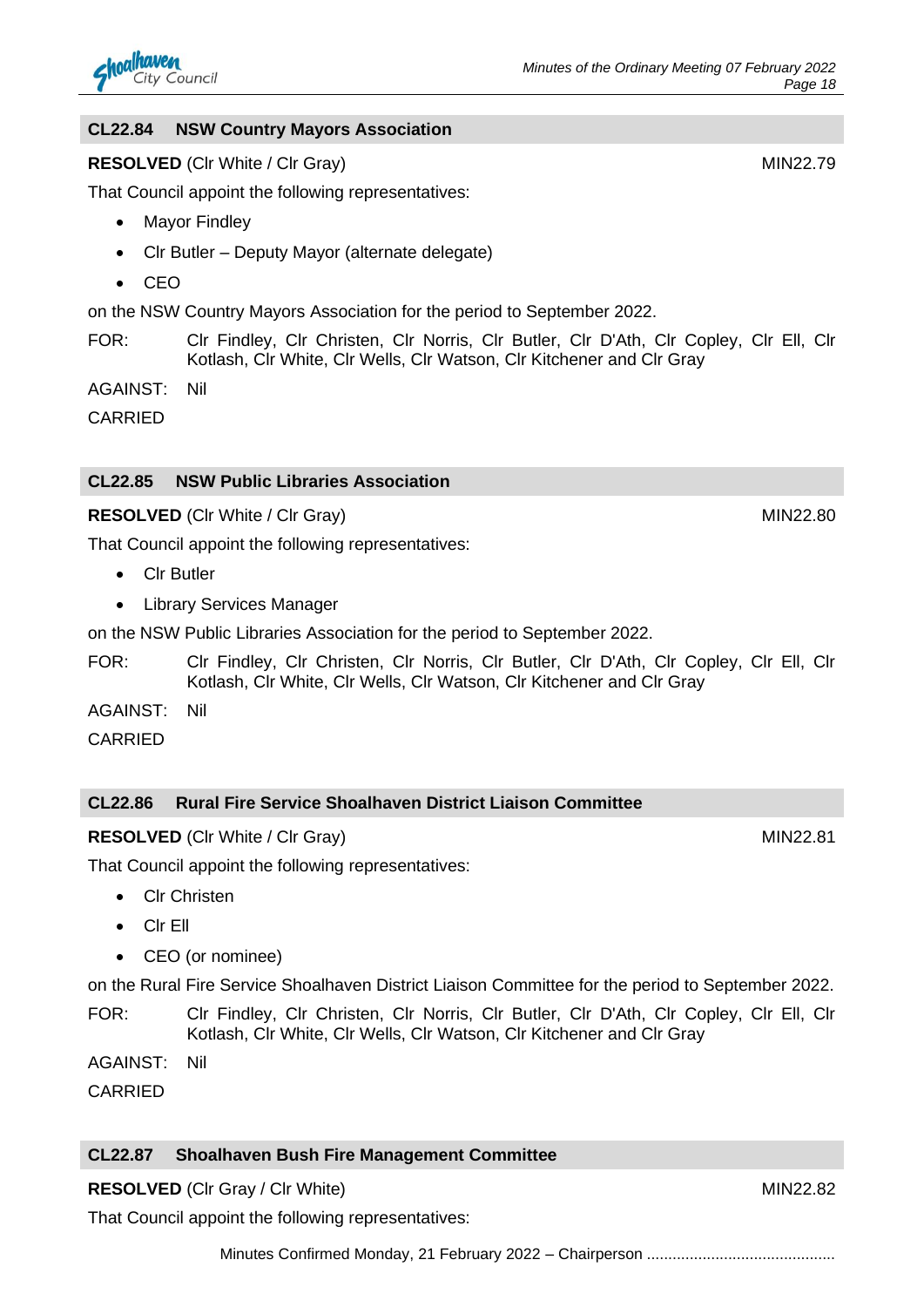- Clr Christen
- Clr Norris (alternate delegate)
- CEO (or nominee) as an observer

on the Shoalhaven Bush Fire Management Committee for the period to September 2022.

FOR: Clr Findley, Clr Christen, Clr Norris, Clr Butler, Clr D'Ath, Clr Copley, Clr Ell, Clr Kotlash, Clr White, Clr Wells, Clr Watson, Clr Kitchener and Clr Gray

AGAINST: Nil

CARRIED

### **CL22.88 Shoalhaven Traffic Committee**

**RESOLVED** (Clr White / Clr Gray) MIN22.83

That Council appoint the following representatives:

- Clr White non-voting member
- Clr Norris non-voting member
- Convenor/Chairperson to be appointed by the Director City Services

on the Shoalhaven Traffic Committee for the period to September 2022.

FOR: Clr Findley, Clr Christen, Clr Norris, Clr Butler, Clr D'Ath, Clr Copley, Clr Ell, Clr Kotlash, Clr White, Clr Wells, Clr Watson, Clr Kitchener and Clr Gray

AGAINST: Nil

CARRIED

## **CL22.89 South Coast Co-Operative Library Services**

**RESOLVED** (CIr White / CIr Gray) MIN22.84

That Council appoint the following representatives:

- Clr D'Ath
- Director City Lifestyles
- Manager Library Services

on the South Coast Co-Operative Library Services for the period to September 2022.

FOR: Clr Findley, Clr Christen, Clr Norris, Clr Butler, Clr D'Ath, Clr Copley, Clr Ell, Clr Kotlash, Clr White, Clr Wells, Clr Watson, Clr Kitchener and Clr Gray

AGAINST: Nil

CARRIED

#### **CL22.90 South Coast Correctional Centre Community Consultative Committee**

#### **RESOLVED** (CIr White / CIr Gray) MIN22.85

That Council appoint the following representatives:

• Clr D'Ath

Minutes Confirmed Monday, 21 February 2022 – Chairperson ............................................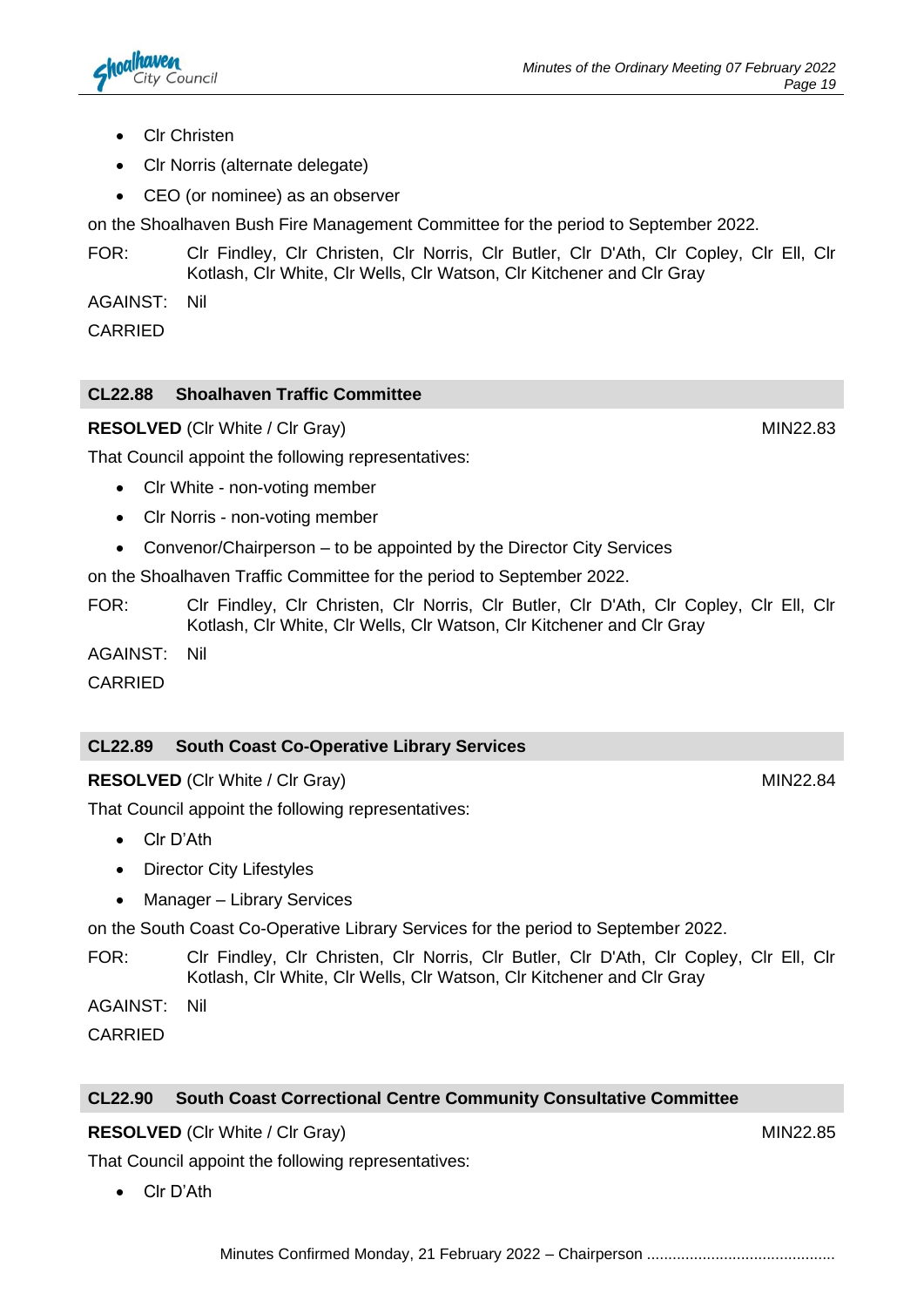- Clr Watson
- **Director City Services**

on the South Coast Correctional Centre Community Consultative Committee for the period to September 2022.

FOR: Clr Findley, Clr Christen, Clr Norris, Clr Butler, Clr D'Ath, Clr Copley, Clr Ell, Clr Kotlash, Clr White, Clr Wells, Clr Watson, Clr Kitchener and Clr Gray

AGAINST: Nil

CARRIED

#### **CL22.91 South East Australian Transport Strategy Inc**

**RESOLVED** (CIr White / CIr Gray) MIN22.86

That Council appoint the following representatives:

- Clr White
- Clr Ell (alternate delegate)
- Clr Copley (alternate delegate)

on the South East Australian Transport Strategy Inc for the period to September 2022.

FOR: Clr Findley, Clr Christen, Clr Norris, Clr Butler, Clr D'Ath, Clr Copley, Clr Ell, Clr Kotlash, Clr White, Clr Wells, Clr Watson, Clr Kitchener and Clr Gray

AGAINST: Nil

CARRIED

#### **CL22.92 South East Regional Weeds Committee**

**RESOLVED** (CIr White / CIr Gray) MIN22.87

That Council appoint the Biosecurity Coordinator (currently Scott Galbraith) as its representative on the South East Regional Weeds Committee for the period to September 2022.

FOR: Clr Findley, Clr Christen, Clr Norris, Clr Butler, Clr D'Ath, Clr Copley, Clr Ell, Clr Kotlash, Clr White, Clr Wells, Clr Watson, Clr Kitchener and Clr Gray

AGAINST: Nil

CARRIED

## **CL22.93 Ulladulla Harbour User Group**

**RESOLVED** (Clr White / Clr Gray) MIN22.88

That Council appoint the Commercial Services Manager as its representative on the Ulladulla Harbour User Group for the period to September 2022.

FOR: Clr Findley, Clr Christen, Clr Norris, Clr Butler, Clr D'Ath, Clr Copley, Clr Ell, Clr Kotlash, Clr White, Clr Wells, Clr Watson, Clr Kitchener and Clr Gray

AGAINST: Nil

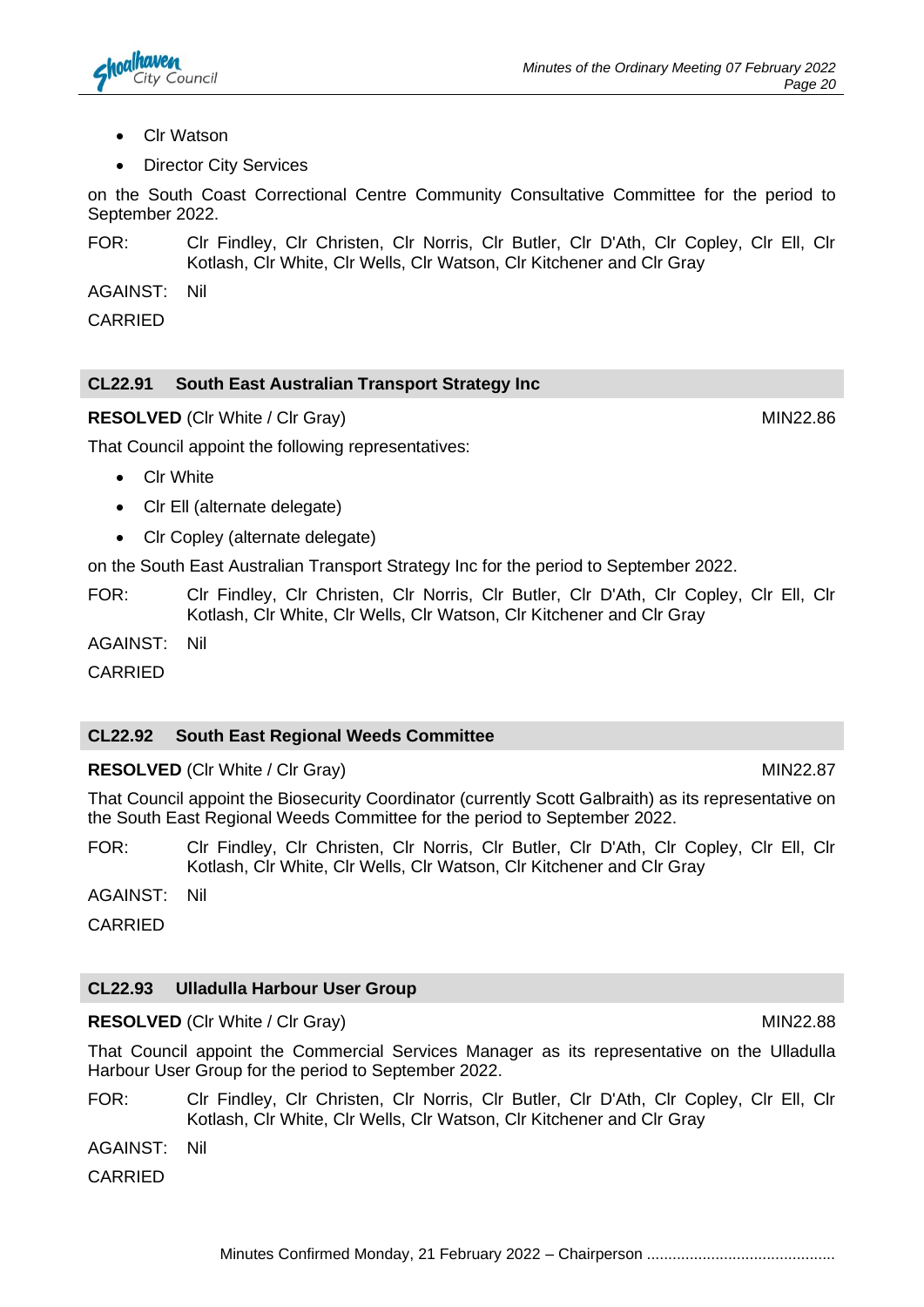

#### **CL22.54 2022 Conferences HPERM Ref:**

#### **Recommendation**

That Council:

- 1. Authorises available Councillors to attend the following conferences and such attendance be deemed Council Business
	- a. Local Government Planning & Environmental Law Conference 2022
	- b. Waste 2022 Conference
	- c. 2022 OzWater Conference
	- d. NSW Coastal Conference
	- e. 2022 National Local Roads & Transport Congress
	- f. 2021 National General Assembly of Local Government
	- g. 2022 Australian Local Government Women's Association NSW State Conference
	- h. 2022 LGNSW Annual Conference
	- i. International Cities and Town Centres Conference
	- j. 2022 NSW Local Government Aboriginal Network Conference
	- k. 2022 Global Eco Asia-Pacific Tourism Conference
- 2. Require that travel, registration fees, accommodation and all reasonable out-of-pocket expenses be met in accordance with Council Members – Payment of Expenses and Provision of Facilities Policy.
- 3. Request Councillors attending the conference to provide a written report within 30 days of returning from the conference.

#### **RESOLVED** (CIr Wells / CIr Ell) MIN22.89

- 1. Authorises available Councillors to attend the following conferences and such attendance be deemed Council Business
	- a. Local Government Planning & Environmental Law Conference 2022
	- b. Waste 2022 Conference
	- c. 2022 OzWater Conference
	- d. NSW Coastal Conference
	- e. 2022 National Local Roads & Transport Congress
	- f. 2021 National General Assembly of Local Government
	- g. 2022 Australian Local Government Women's Association NSW State Conference
	- h. 2022 LGNSW Annual Conference
	- i. International Cities and Town Centres Conference
	- j. 2022 NSW Local Government Aboriginal Network Conference
	- k. 2022 Global Eco Asia-Pacific Tourism Conference
- 2. Require that travel, registration fees, accommodation and all reasonable out-of-pocket expenses be met in accordance with Council Members – Payment of Expenses and Provision of Facilities Policy.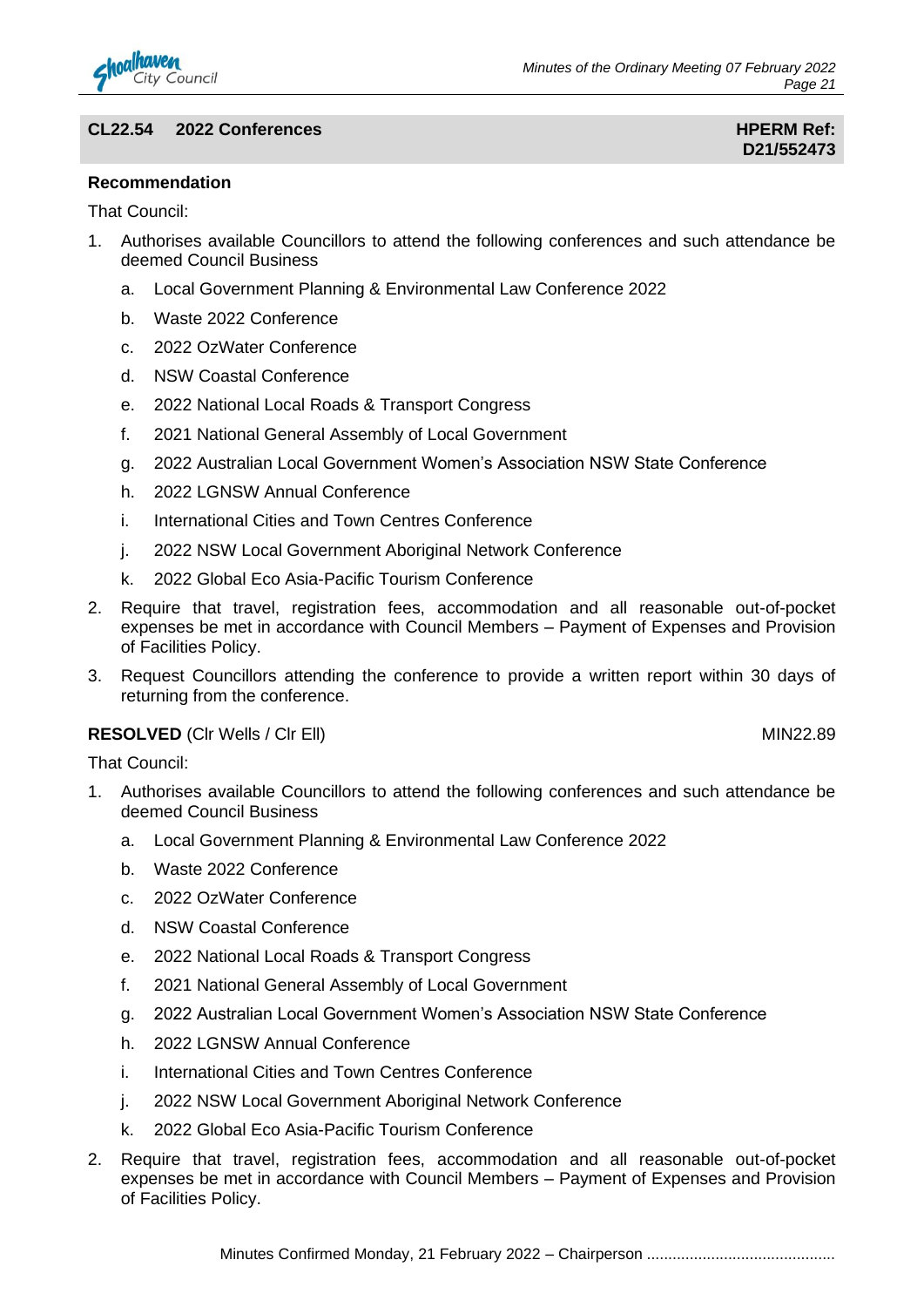

- 3. Request Councillors attending the conference to provide a written report within 30 days of returning from the conference.
- FOR: Clr Findley, Clr Christen, Clr Norris, Clr Butler, Clr D'Ath, Clr Copley, Clr Ell, Clr Kotlash, Clr White, Clr Wells, Clr Watson, Clr Kitchener and Clr Gray

AGAINST: Nil

CARRIED

#### **Procedural Motion - Bring Item Forward**

**RESOLVED** (CIr Watson / CIr Wells) MIN22.90

That the matter of item CL22.69 - Answers to Questions on Notice - Tomerong Quarry be brought forward for consideration.

FOR: Clr Findley, Clr Christen, Clr Norris, Clr Butler, Clr D'Ath, Clr Copley, Clr Ell, Clr Kotlash, Clr White, Clr Wells, Clr Watson, Clr Kitchener and Clr Gray

AGAINST: Nil

CARRIED

| <b>CL22.69</b> | <b>Answers to Questions on Notice - Tomerong Quarry</b> | <b>HPERM Ref:</b> |
|----------------|---------------------------------------------------------|-------------------|
|                |                                                         | D21/513124        |

#### **Recommendation**

That Council:

- 1. Receive this report providing responses to the Questions on Notice concerning Tomerong Quarry.
- 2. Note that the Mayor, CEO and Acting Director City Development have accepted an invitation to attend the Tomerong Community Forum meeting on 8 February to respond to questions from the community relating to the Tomerong Quarry.

#### **RESOLVED** (CIr Watson / Cir Wells) MIN22.91

That Council:

- 1. Receive this report of 7 February 2022 responding to the Questions on Notice tabled 26 October 2021 concerning Tomerong Quarry.
- 2. Should Shoalhaven City Council be notified by the Ombudsman that this matter is to be investigated then the Council cooperate fully.
- 3. The matter be referred to the Audit, Risk & Improvement Committee to:
	- a. consider any potential future costs or liabilities if any to Shoalhaven City Council in regards to Tomerong Quarry
	- b. to ensure appropriate Governance measures have been identified in relation to future compliance matters relating to Tomerong Quarry
- 4. Note that the Mayor and Acting Director City Development have accepted an invitation to attend the Tomerong Community Forum meeting on 8 February to respond to questions from the community relating to the Tomerong Quarry.
- FOR: Clr Findley, Clr Christen, Clr Norris, Clr Butler, Clr D'Ath, Clr Copley, Clr Ell, Clr Kotlash, Clr White, Clr Wells, Clr Watson, Clr Kitchener and Clr Gray

AGAINST: Nil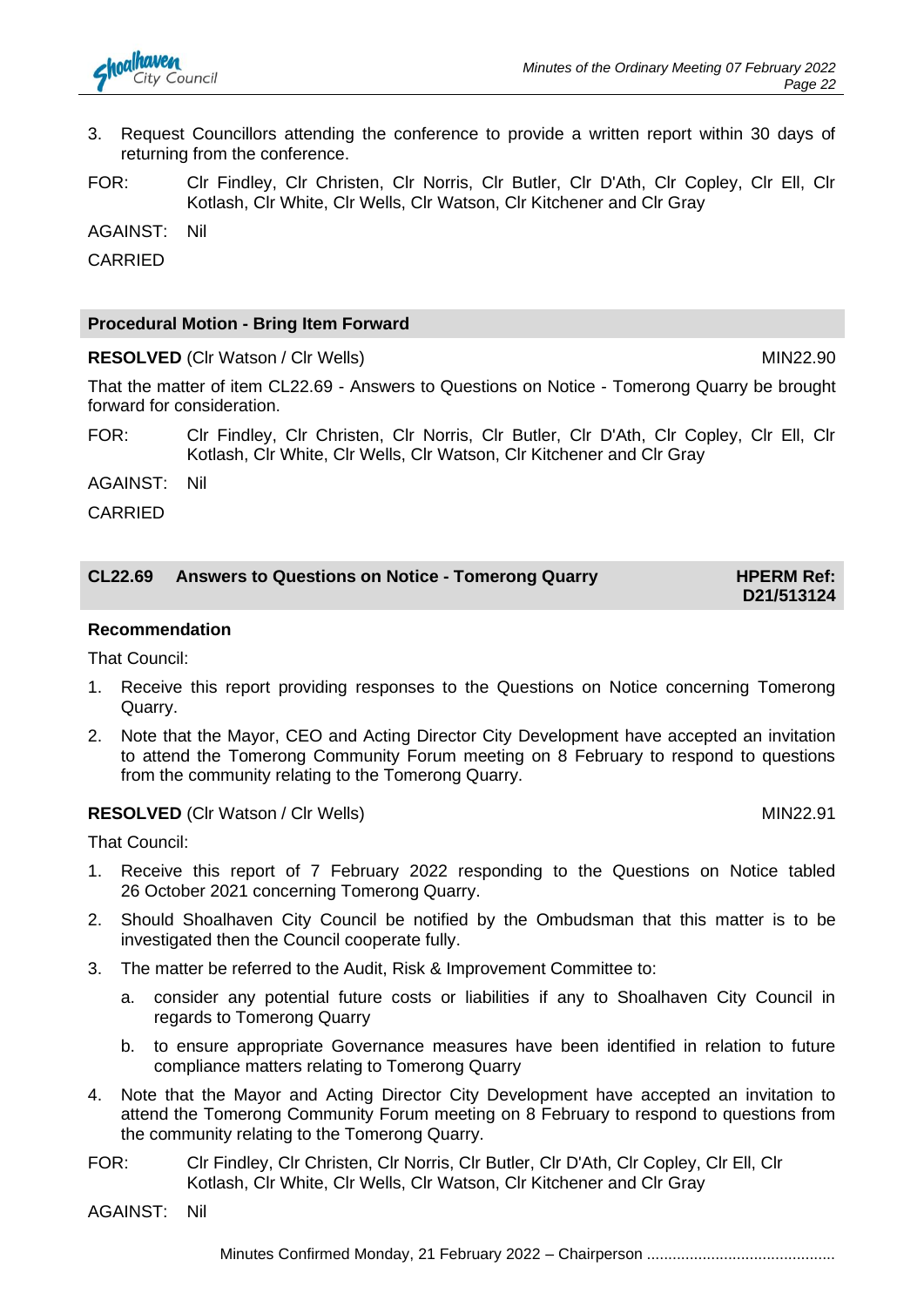

#### CARRIED

#### **Procedural Motion - Bring Item Forward**

#### **RESOLVED** (CIr Ell / CIr White) MIN22.92

That the matter of item CL22.61 - Passive Open Space (Local Park) - West of Princes Highway, Berry – Draft Concept Plan and Proposed Shoalhaven Contributions Plan 2019 Amendment be brought forward for consideration.

- FOR: Clr Findley, Clr Christen, Clr Norris, Clr Butler, Clr D'Ath, Clr Copley, Clr Ell, Clr Kotlash, Clr White, Clr Wells, Clr Watson, Clr Kitchener and Clr Gray
- AGAINST: Nil

CARRIED

#### **CL22.61 Passive Open Space (Local Park) - West of Princes Highway, Berry – Draft Concept Plan and Proposed Shoalhaven Contributions Plan 2019 Amendment**

**HPERM Ref: D21/520686**

#### **Recommendation**

That Council:

- 1. Endorse the Draft Concept Plan for the passive open space area between Huntingdale Park Road and Hitchcocks Lane, Berry and the associated Amendment to the *Shoalhaven Contributions Plan (CP) 2019*.
- 2. Publicly exhibit the draft Concept Plan and CP Amendment for a period of 28 days.
- 3. Advise key stakeholders, including affected and adjoining landowners, the Berry Forum and Huntingdale Park Resident Action Group, of this decision and the public exhibition arrangements.
- 4. Post-exhibition, receive a report considering any submissions received, as well as a final Concept Plan and CP Amendment for finalisation.

#### **RESOLVED** (CIr White / CIr Norris) MIN22.93

- 1. Endorse the Draft Concept Plan for the passive open space area between Huntingdale Park Road and Hitchcocks Lane, Berry and the associated Amendment to the *Shoalhaven Contributions Plan (CP) 2019*.
- 2. Publicly exhibit the draft Concept Plan and CP Amendment for a period of 28 days.
- 3. Advise key stakeholders, including affected and adjoining landowners, the Berry Forum and Huntingdale Park Resident Action Group, of this decision and the public exhibition arrangements.
- 4. Post-exhibition, receive a report considering any submissions received, as well as a final Concept Plan and CP Amendment for finalisation.
- 5. Consider an option to build a pull-in bus bay in any future planning and project design.
- 6. Consider funding options for the project design and construction costs including any grant funding opportunities.
- FOR: Clr Findley, Clr Christen, Clr Norris, Clr Butler, Clr D'Ath, Clr Copley, Clr Ell, Clr Kotlash, Clr White, Clr Wells, Clr Watson, Clr Kitchener and Clr Gray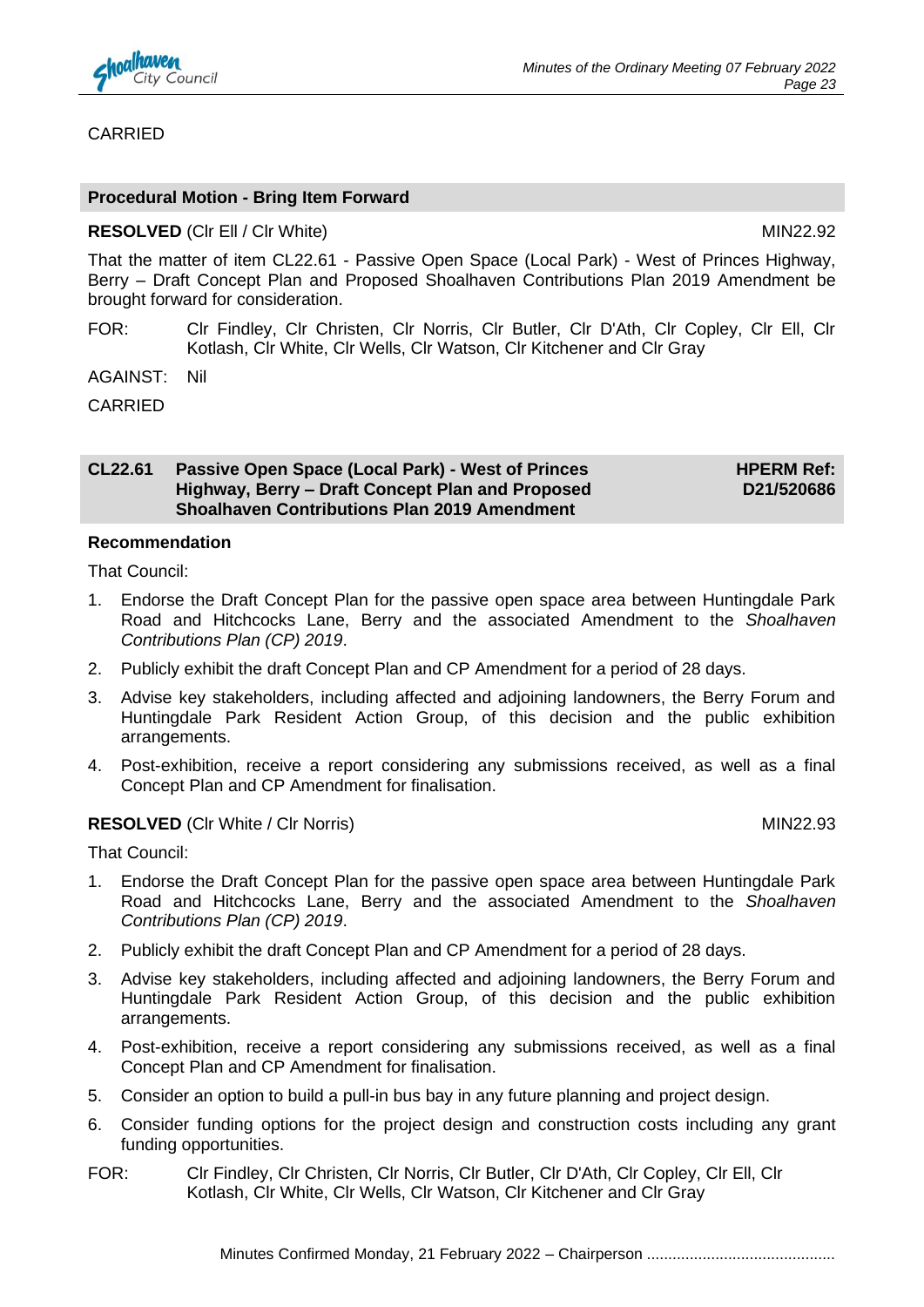

Against: Nil CARRIED

#### **Procedural Motion - Adjournment of Meeting**

**RESOLVED** (Clr Wells / Clr White) MIN22.94

That the meeting be adjourned until 9:05pm.

FOR: Clr Findley, Clr Christen, Clr Norris, Clr Butler, Clr D'Ath, Clr Copley, Clr Ell, Clr Kotlash, Clr White, Clr Wells, Clr Watson, Clr Kitchener and Clr Gray

AGAINST: Nil

CARRIED

Note: The meeting was adjourned, the time being 8:35pm.

Note: The meeting reconvened, the time being 9:08pm.

The following members were present: Clr Amanda Findley - Chairperson Clr Evan Christen Clr Matthew Norris Clr Liza Butler Clr Moo D'Ath Clr Serena Copley Clr Paul Ell Clr John Kotlash Clr Patricia White Clr John Wells Clr Greg Watson Clr Mark Kitchener (remotely) Clr Tonia Gray

#### **CL22.55 Exhibition Outcomes and Proposed Finalisation - Draft Amendment to Shoalhaven DCP 2014 Chapter S8 - Ulladulla Town Centre**

**HPERM Ref: D21/458853**

#### **Recommendation**

- 1. Adopt and finalise proposed Amendment No. 45 to Shoalhaven DCP 2014 Chapter S8: Ulladulla Town Centre as provided in **Attachment 2**, incorporating two (2) changes resulting from the public exhibition as discussed in this report.
- 2. Publicly notify the adoption of the DCP amendment in accordance with the requirements of the *NSW Environmental Planning and Assessment Act 1979* and Regulations.
- 3. Advise key stakeholders, including relevant industry representatives, the Ulladulla and Districts Community Forum CCB and those who made a submission, of this decision and when the DCP amendment will be made effective.
- 4. Add the following issues/possible changes raised in submissions to the scope of works for the future proposed housekeeping amendment to DCP Chapter S8, and receive a report on the future draft amendment, to consider the detail, prior to placing it on public exhibition: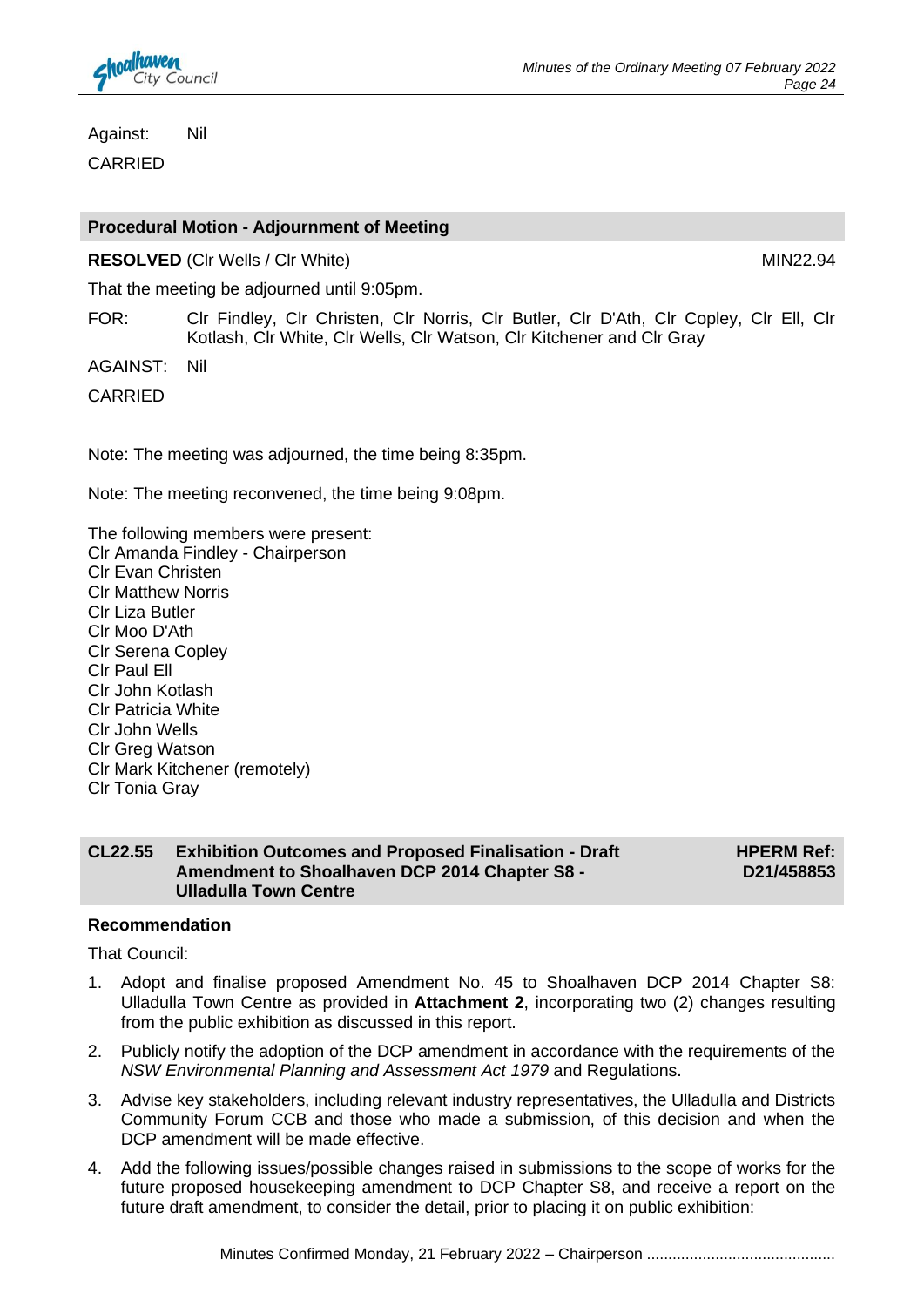

- a. Review the effectiveness/appropriateness of the Floor Space Ratio (FSR) incentives for consolidated lots, including whether the incentive FSR should apply to smaller lots.
- b. Consider including additional development objectives in the Context statement for Precinct 3 Recreation and Special Activities.
- c. Review the appropriateness of the requirement for 25% of site area to be deep soil planting in the commercial core precinct (specifically the Harbour Triangle sub-precinct).
- d. Update maps and figures to reflect the final harbourside walkway project alignment within the Harbour Triangle Precinct.
- e. Review planned pedestrian paths across the DCP area as part of the general review of planned infrastructure improvements.
- f. Review the Height of Buildings map relative to the riparian corridor and buffer from the top of Millards Creek bank.

#### **RESOLVED** (CIr Findley / CIr White) MIN22.95

That this item be deferred to a Councillor briefing for further consideration.

- FOR: Clr Findley, Clr Christen, Clr Norris, Clr Butler, Clr D'Ath, Clr Copley, Clr Ell, Clr Kotlash, Clr White, Clr Wells, Clr Watson, Clr Kitchener and Clr Gray
- AGAINST: Nil

CARRIED

#### **Procedural Motion – Call Over – Items Moved en Bloc**

**RESOLVED** (Clr Wells / Clr White) MIN22.96

That the following items be resolved en bloc:

CL22.56 – Proposed Works in Kind Agreement - Construction of Road and Drainage Infrastructure - 70 Hillcrest Avenue, South Nowra

CL22.59 – Planning Proposal (PP007) - Inyadda Drive, Manyana - Proponent Not Proceeding

- CL22.66 Appointment New Members Shoalhaven Tourism Advisory Group
- CL22.67 Tenders Ulladulla Harbour Berthing Facility

CL22.68 – Half Yearly Review for Compliance Matters

CL22.70 - Request for Plaques and Memorials

FOR: Clr Findley, Clr Christen, Clr Norris, Clr Butler, Clr D'Ath, Clr Copley, Clr Ell, Clr Kotlash, Clr White, Clr Wells, Clr Watson, Clr Kitchener and Clr Gray

AGAINST: Nil

CARRIED

Note – the items will be marked with an asterisk (\*) in these Minutes.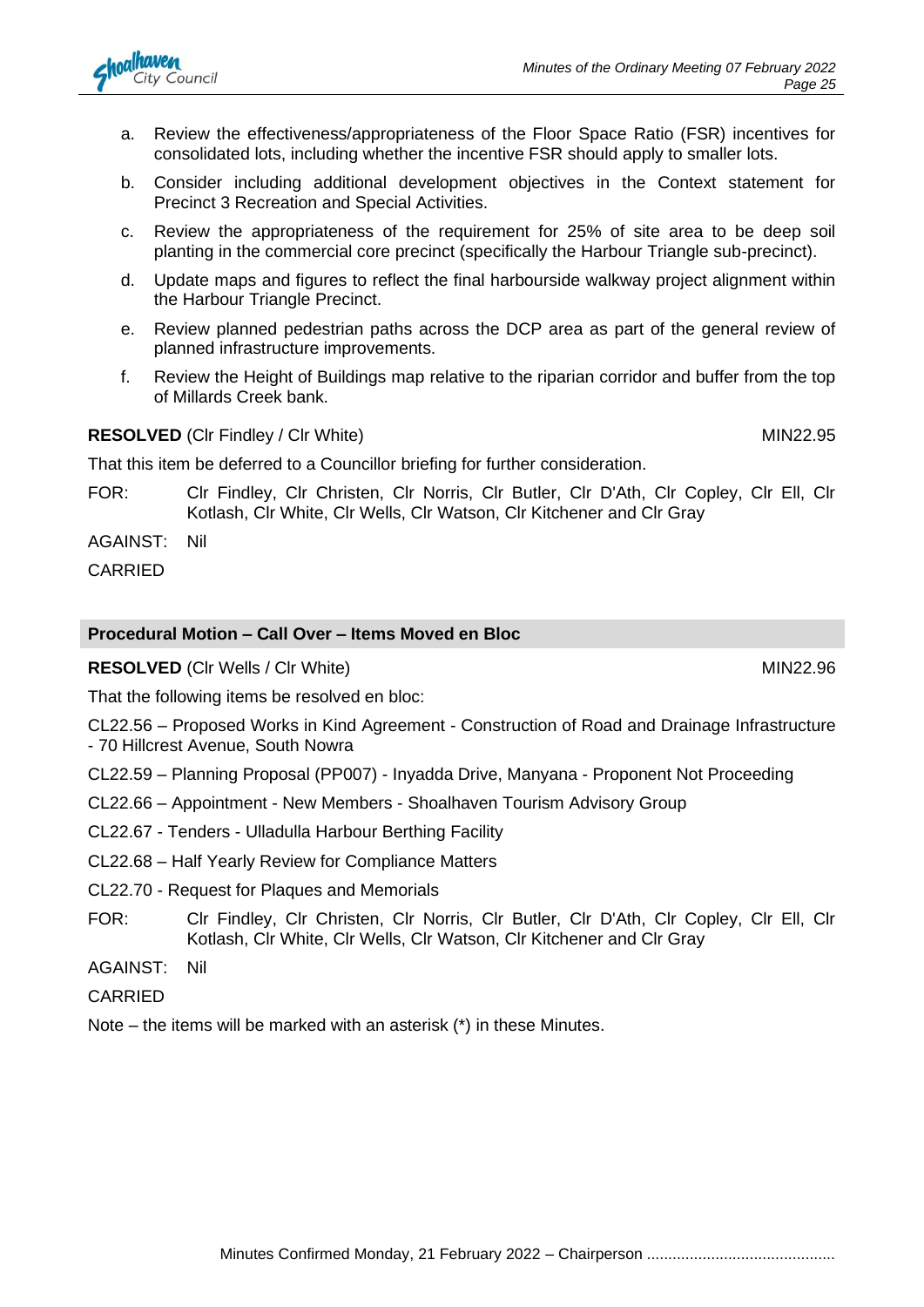

#### **CL22.56 Proposed Works in Kind Agreement - Construction of Road and Drainage Infrastructure - 70 Hillcrest Avenue, South Nowra**

#### **HPERM Ref: D21/474030**

**RESOLVED\*** (CIr Wells / CIr White) MIN22.97

That Council:

- 1. Provide 'in-principle' support to finalise negotiations and enter into a Works in Kind Agreement (WIKA) with the owner/developers of Lot 2 DP 610984; 70 Hillcrest Avenue, South Nowra for the construction of road and drainage infrastructure and land value, as outlined in this report, except where further negotiations result in substantial changes to the proposal, in which case Council will receive a further report prior to proceeding.
- 2. Delegate authority to Council's Chief Executive Officer, or his delegate, to prepare and enter into the WIKA following final negations.
- 3. Endorse the approach that any variations to the design in the Contributions Plan that is not considered reasonable by Council's Chief Executive Officer, or his delegate, will need to be paid for by the developer and will not be offset in the WIKA.
- 4. Endorse the allocation of deleted funds from Planning Area 1 to cover any shortfall in available funds that may occur relating to the construction of the road and drainage infrastructure and land value, following the procurement independent costings. If there is not enough in the Planning Area 1 deleted funds budget to cover any shortfall, the remaining shortfall is to be covered by the developer upfront and reimbursed back to the developer as contributions are received overtime for 01ROAD3144 and 01DRAI0005, to the value of the difference.
- 5. Notify the owner/developer of this resolution.
- FOR: Clr Findley, Clr Christen, Clr Norris, Clr Butler, Clr D'Ath, Clr Copley, Clr Ell, Clr Kotlash, Clr White, Clr Wells, Clr Watson, Clr Kitchener and Clr Gray
- AGAINST: Nil
- CARRIED

#### **CL22.57 Proposed Works in Kind Agreement - Construction of Road and Drainage Infrastructure - Island Point Road, St Georges Basin HPERM Ref: D22/1636**

#### **Recommendation**

- 1. Provide 'in-principle' support to finalise negotiations and enter into a Works in Kind Agreement (WIKA) with the owner/developers of Lot 69 DP 25550, The Old Wool Rd, St Georges Basin; Lot 68 DP 25550 Island Point Rd, St Georges Basin; Lot 4 DP 785956, Island Point Road, St Georges Basin for the construction of road and drainage infrastructure and land value, as outlined in this report, except where further negotiations result in substantial changes to the proposal, in which case Council will receive a further report prior to proceeding.
- 2. Delegate authority to Council's Chief Executive Officer, or his delegate, to prepare and enter into the WIKA following final negotiations.
- 3. Endorse the allocation of deleted funds from Planning Area 3 to cover any shortfall in available funds that may occur relating to the construction of the road and drainage infrastructure and land value, following the procurement of independent costings. If there is not enough in the Planning Area 3 deleted funds budget to cover any shortfall, the remaining shortfall is to be covered by the developer upfront and reimbursed back to the developer as contributions are received over time for 03ROAD2023 and 03DRAI3001, to the value of the difference.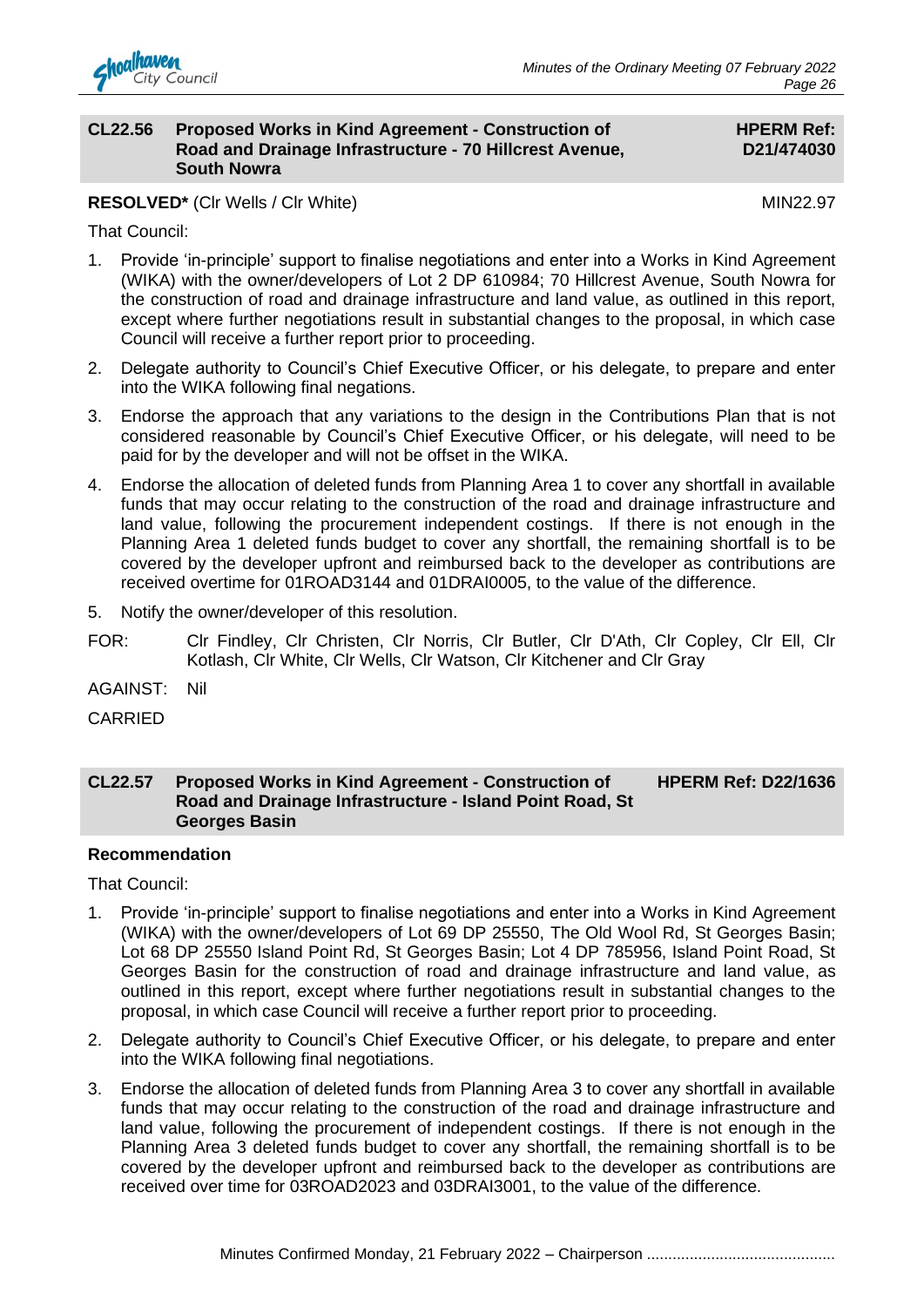4. Notify the owner/developer of this resolution.

### **RESOLVED** (CIr Watson / CIr Ell) MIN22.98

That this item be deferred for consideration to the Ordinary meeting to be held on 21 February 2022.

FOR: Clr Findley, Clr Christen, Clr Norris, Clr Butler, Clr D'Ath, Clr Copley, Clr Ell, Clr Kotlash, Clr White, Clr Wells, Clr Watson, Clr Kitchener and Clr Gray

AGAINST: Nil

CARRIED

| <b>CL22.58</b> | <b>Post Exhibition and Finalisation - Planning Proposal -</b> | <b>HPERM Ref:</b> |
|----------------|---------------------------------------------------------------|-------------------|
|                | LEP Housekeeping 2020/21 Amendment (PP044)                    | D21/527216        |

#### **Recommendation**

That Council:

- 1. Adopt the Planning Proposal Housekeeping 2020/21 Amendment (PP044) as exhibited, and using Council's delegation, forward to the NSW Parliamentary Counsel's Office to draft the resulting amendment to the Shoalhaven Local Environmental Plan 2014.
- 2. Advise key stakeholders, including those who made a submission, CCBs and Industry Representatives, of this decision and when the Amendment will be made effective.

#### **RESOLVED** (CIr Wells / CIr White) MIN22.99

That Council:

- 1. Adopt the Planning Proposal Housekeeping 2020/21 Amendment (PP044) as exhibited, and using Council's delegation, forward to the NSW Parliamentary Counsel's Office to draft the resulting amendment to the Shoalhaven Local Environmental Plan 2014.
- 2. Advise key stakeholders, including those who made a submission, CCBs and Industry Representatives, of this decision and when the Amendment will be made effective.
- FOR: Clr Findley, Clr Christen, Clr Norris, Clr Butler, Clr D'Ath, Clr Copley, Clr Ell, Clr Kotlash, Clr White, Clr Wells, Clr Watson, Clr Kitchener and Clr Gray
- AGAINST: Nil

**CARRIED** 

| CL22.59 | <b>Planning Proposal (PP007) - Inyadda Drive, Manyana -</b> | <b>HPERM Ref:</b> |
|---------|-------------------------------------------------------------|-------------------|
|         | <b>Proponent Not Proceeding</b>                             | D21/550139        |

**RESOLVED\*** (CIr Wells / CIr White) MIN22.100

That Council note the proponents' advice and formally discontinue Planning Proposal PP007 over land at Inyadda Drive, Manyana.

- FOR: Clr Findley, Clr Christen, Clr Norris, Clr Butler, Clr D'Ath, Clr Copley, Clr Ell, Clr Kotlash, Clr White, Clr Wells, Clr Watson, Clr Kitchener and Clr Gray
- AGAINST: Nil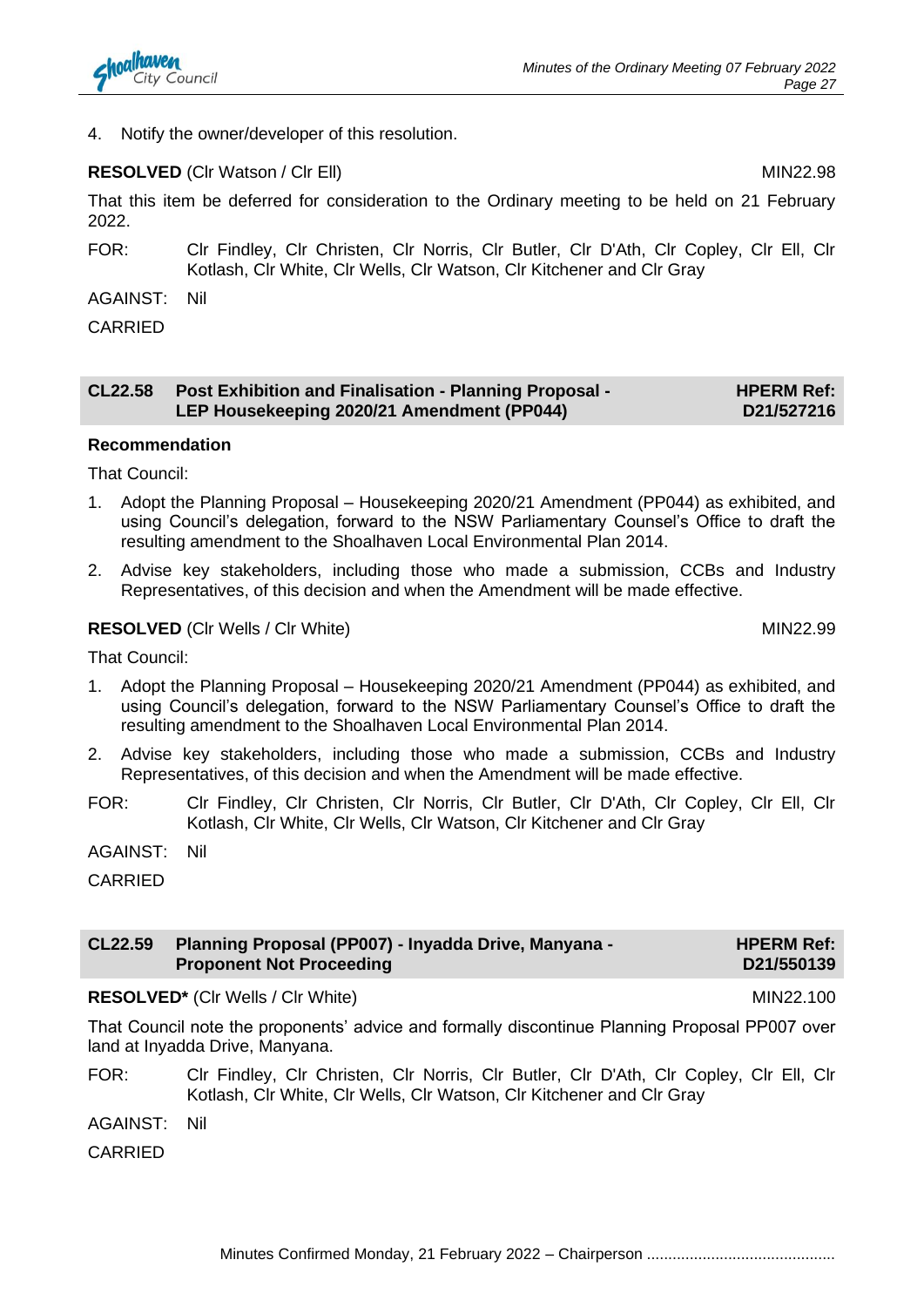

#### **CL22.60 Update - Planning Proposal PP028 - Halloran Trust Lands at Callala Bay, Wollumboola and Kinghorne**

#### **HPERM Ref: D22/100**

#### **Recommendation**

That Council:

- 1. Acknowledge the decision by the NSW Minister for Planning and Public Spaces that the Planning Proposal for the Halloran Trust lands at Callala Bay, Wollumboola and Kinghorne (PP028) is of *State and Regional Significance* and that Planning Secretary of the NSW State Government Department of Planning, Industry and Environment (DPIE) is now the Planning Proposal authority.
- 2. Continue to assist and work collaboratively with DPIE, the proponent and other stakeholders on the proposal to help achieve beneficial development, environmental and community outcomes, including assisting with community engagement.
- 3. Receive progress reports on the Planning Proposal as appropriate/required.
- 4. Notify key stakeholders, including relevant Community Consultative Bodies (CCB's) of the *State and Regional Significance* declaration and its implications, and the project 'Get Involved' webpage be updated accordingly.

#### **RESOLVED** (Clr Findley / Clr D'Ath) MIN22.101

That Council:

- 1. Acknowledge the decision by the NSW Minister for Planning and Public Spaces that the Planning Proposal for the Halloran Trust lands at Callala Bay, Wollumboola and Kinghorne (PP028) is of *State and Regional Significance* and that Planning Secretary of the NSW State Government Department of Planning, Industry and Environment (DPIE) is now the Planning Proposal authority.
- 2. Continue to assist and work collaboratively with DPIE, the proponent and other stakeholders on the proposal to help achieve beneficial development, environmental and community outcomes, including assisting with community engagement.
- 3. Receive progress reports on the Planning Proposal as appropriate/required.
- 4. Notify key stakeholders, including relevant Community Consultative Bodies (CCB's) of the *State and Regional Significance* declaration and its implications, and the project 'Get Involved' webpage be updated accordingly.
- 5. Note that the Callala Bay Biodiversity Certification Application and supporting Biodiversity Certification Assessment Report that accompany the Planning Proposal will be publicly exhibited along with the Planning Proposal so that the community can view and comment on the overall package.
- FOR: Clr Findley, Clr Christen, Clr Norris, Clr Butler, Clr D'Ath, Clr Copley, Clr Ell, Clr Kotlash, Clr White, Clr Wells, Clr Watson, Clr Kitchener and Clr Gray

AGAINST: Nil

CARRIED

#### **CL22.61 Passive Open Space (Local Park) - West of Princes Highway, Berry – Draft Concept Plan and Proposed Shoalhaven Contributions Plan 2019 Amendment**

**HPERM Ref: D21/520686**

This item was dealt with earlier in the meeting – Refer MIN22.93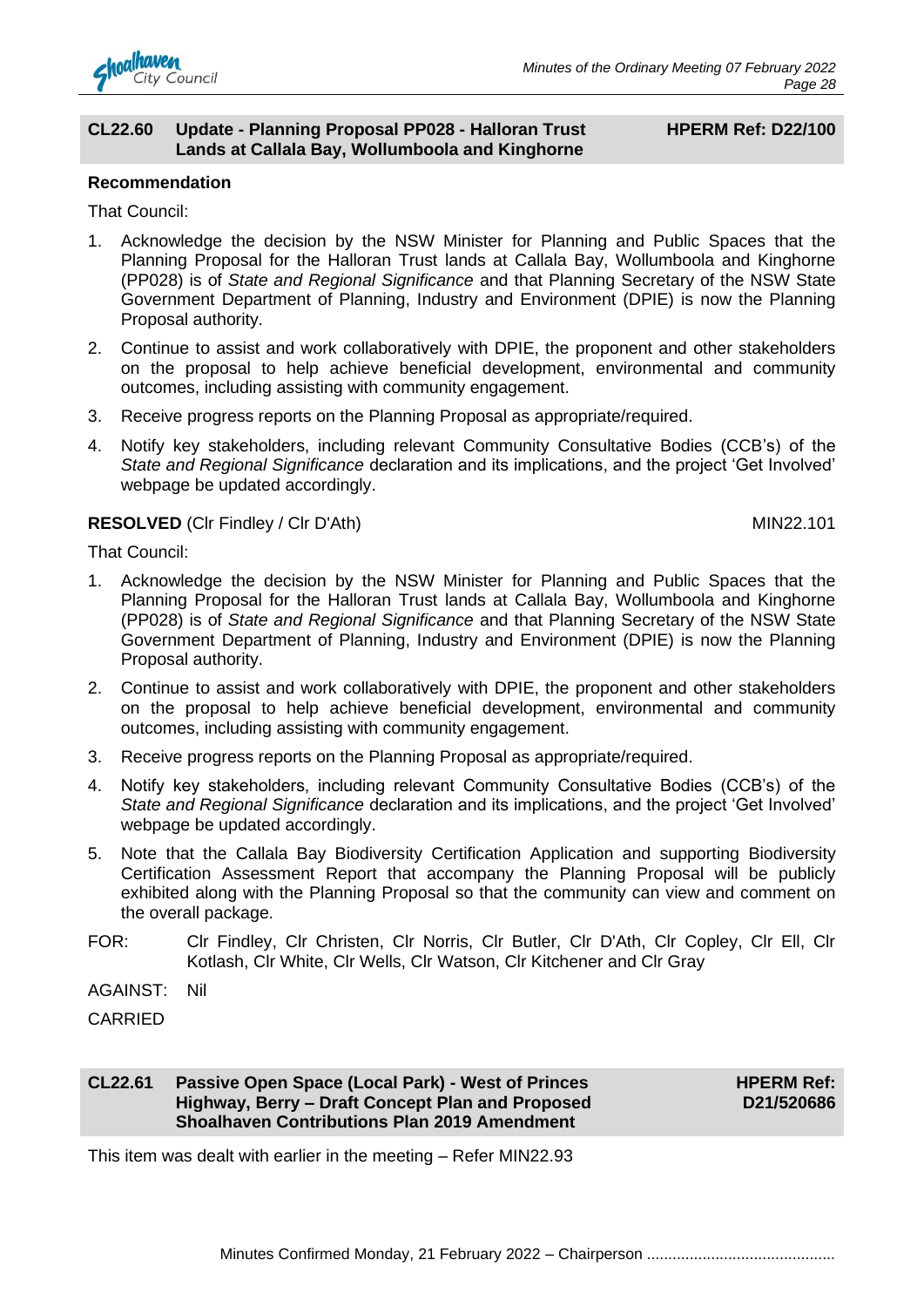

#### **CL22.62 Update - Interim Heritage Order (IHO) & Working Party - Former Torpedo Workshop - 50 BTU Road, Nowra Hill**

#### **HPERM Ref: D21/548948**

#### **Recommendation**

That Council:

- 1. Endorse the progression of an amendment to Schedule 5 of Shoalhaven LEP 2014 to include 50 BTU Road, Nowra Hill as an item of environmental heritage, as part of the next appropriate housekeeping amendment.
- 2. Encourage the Working Party to prepare a detailed record of the history of 50 BTU Road, Nowra Hill and associated sites, as relevant.
- 3. Progress a review of the heritage significance of the other items identified by the Working Party, subject to a funding source being made available through the quarterly budget review process.
- 4. Note the resignation of Capt. Cris George RAN ret. as the Chair of the Working Party and continue to facilitate Working Party meetings as required to progress consideration of the memorial and broader heritage significance of the RAAF, RN and RAN grouping of sites.
- 5. Correspond with HMAS Albatross in relation to information regarding relics and history that may be of assistance in the heritage investigations.
- 6. Thank the landowner of 50 BTU Road, Nowra Hill for their commitment to the conservation of the heritage significance of the site and their support of the proposed heritage listing and continue to keep them updated.
- 7. Advise the landowner and any other stakeholders of the public exhibition arrangements of the future Planning Proposal (PP) in due course.

#### **RESOLVED** (Cir Watson / Cir Copley) MIN22.102

That Council:

- 1. Endorse the progression of an amendment to Schedule 5 of Shoalhaven LEP 2014 to include 50 BTU Road, Nowra Hill as an item of environmental heritage, as part of the next appropriate housekeeping amendment.
- 2. Encourage the Working Party to prepare a detailed record of the history of 50 BTU Road, Nowra Hill and associated sites, as relevant.
- 3. Progress a review of the heritage significance of the other items identified by the Working Party, subject to a funding source being made available through the quarterly budget review process.
- 4. Note the resignation of Capt. Cris George RAN ret. as the Chair of the Working Party and continue to facilitate Working Party meetings as required to progress consideration of the memorial and broader heritage significance of the RAAF, RN and RAN grouping of sites.
- 5. Correspond with HMAS Albatross in relation to information regarding relics and history that may be of assistance in the heritage investigations.
- 6. Thank the landowner of 50 BTU Road, Nowra Hill for their commitment to the conservation of the heritage significance of the site and their support of the proposed heritage listing and continue to keep them updated.
- 7. Advise the landowner and any other stakeholders of the public exhibition arrangements of the future Planning Proposal (PP) in due course.
- FOR: Clr Findley, Clr Christen, Clr Norris, Clr Butler, Clr D'Ath, Clr Copley, Clr Ell, Clr Kotlash, Clr White, Clr Wells, Clr Watson, Clr Kitchener and Clr Gray

AGAINST: Nil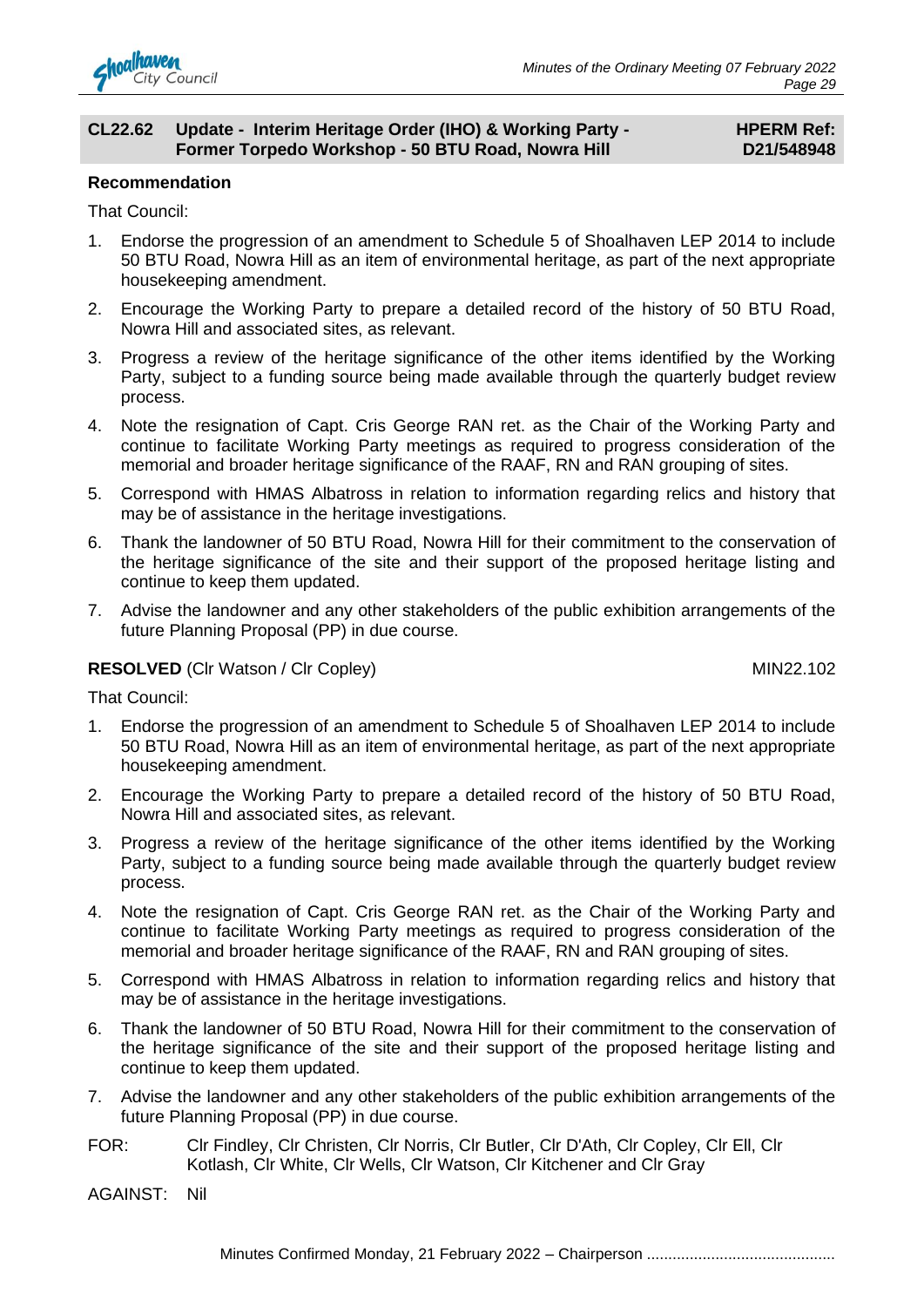

#### CARRIED

| CL22.63 Proposed Submissions - NSW Infrastructure | <b>HPERM Ref:</b> |
|---------------------------------------------------|-------------------|
| <b>Contributions Reforms</b>                      | D21/535643        |

#### **Recommendation**

That Council:

- 1. Adopt the draft submissions on the proposed Infrastructure Contributions Reforms (**Attachment 1**) so an endorsed copy can now be provided to the NSW Department of Planning, Industry & Environment (DPIE) and IPART for consideration.
- 2. Request further detailed and meaningful consultation and dialogue with DPIE on the proposed reforms before they are finalised.
- 3. Receive future reports, if required, to enable further comment on the detail of the proposed planning reforms.

#### **RESOLVED** (CIr Christen / CIr D'Ath) MIN22.103

That Council:

- 1. Adopt the draft submissions on the proposed Infrastructure Contributions Reforms (**Attachment 1**) so an endorsed copy can now be provided to the NSW Department of Planning, Industry & Environment (DPIE) and IPART for consideration.
- 2. Requests further detailed and meaningful consultation with DPIE before the reforms are finalised, noting that not all elements of the package were exhibited (Strategic Biodiversity Charge, Transport Project Charge) as well as practice notes and worked examples and this makes it very difficult for Council to determine the full implications of the reforms at this point.
- 3. Notes that based on Council's current understanding of the reforms, there may be serious financial implications to Council (potentially between \$70 million and \$100 million) and this raises concern that the Minister's statement that *"no council will be worse off"* may not be met.
- 4. Receive future reports, if required, to enable further comment on the detail of the proposed planning reforms.
- FOR: Clr Findley, Clr Christen, Clr Norris, Clr Butler, Clr D'Ath, Clr Copley, Clr Ell, Clr Kotlash, Clr White, Clr Wells, Clr Watson, Clr Kitchener and Clr Gray
- AGAINST: Nil

CARRIED

#### **CL22.64 Update - Employment Zones Reform - Shoalhaven Local Environmental Plan 2014 HPERM Ref: D22/12790**

#### **Recommendation**

That Council receive the update on the Employment Zones Reform for information.

**RESOLVED** (CIr Christen / CIr D'Ath) MIN22.104

- 1. Receive the update on the Employment Zones Reform for information
- 2. Write to DPIE expressing concern that that the feedback provided by this Council is not being listened to; that the issues and concerns raised by Council have not been considered and instead DPIE is pressing ahead; and strongly request a meaningful dialogue to avoid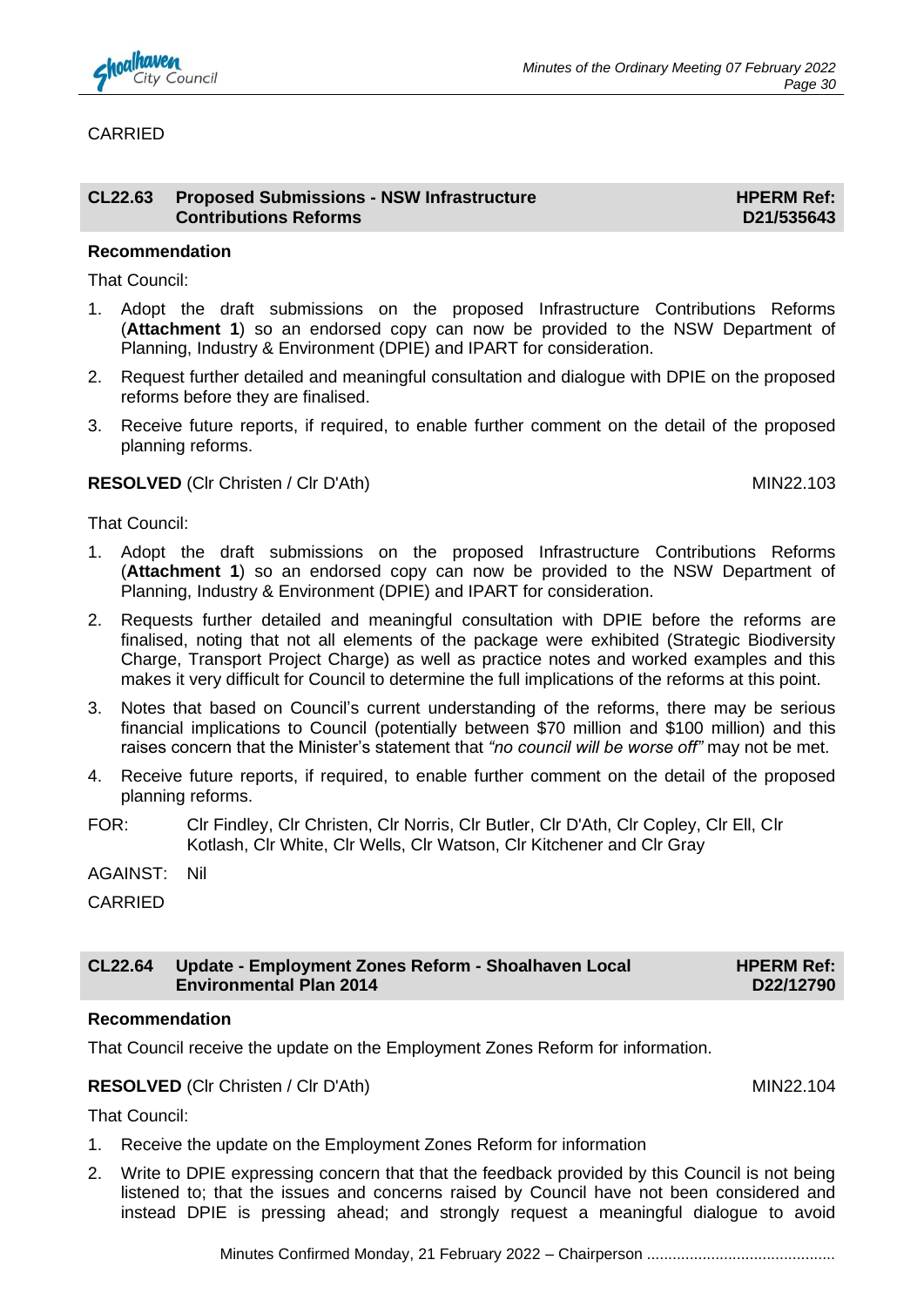unintended consequences and unnecessary changes to the LEP.

FOR: Clr Findley, Clr Christen, Clr Norris, Clr Butler, Clr D'Ath, Clr Copley, Clr Ell, Clr Kotlash, Clr White, Clr Wells, Clr Watson, Clr Kitchener and Clr Gray

AGAINST: Nil

CARRIED

#### **CL22.65 Report Back - Lot 29 DP874275, Seascape Close, Narrawallee - Requested Purchase and National Park Addition HPERM Ref: D22/20091**

#### **Recommendation**

That Council

- 1. Work with the local community, local interest groups and the Local Member, Hon Shelley Hancock MP, to collectively explore opportunities to bring the subject land into public ownership and undertake required advocacy in this regard.
- 2. Write to the new NSW Minister for the Environment & Heritage, James Griffin MP, requesting that the NSW Government actively assist with or acquire the subject land, given its high conservation value.

#### **RESOLVED** (CIr Watson / CIr Ell) MIN22.105

That this item be deferred for consideration to the Ordinary meeting to be held on 21 February 2021.

FOR: Clr Findley, Clr Christen, Clr Norris, Clr Butler, Clr D'Ath, Clr Copley, Clr Ell, Clr Kotlash, Clr White, Clr Wells, Clr Watson, Clr Kitchener and Clr Gray

AGAINST: Nil

CARRIED

| <b>CL22.66</b> | <b>Appointment - New Members - Shoalhaven Tourism</b> | <b>HPERM Ref:</b> |
|----------------|-------------------------------------------------------|-------------------|
|                | <b>Advisory Group - 2022</b>                          | D21/523823        |

Note: Clr Ell - significant non pecuniary interest declaration – one of the proposed Committee members is a personal friend of Clr Ell – remained in the room and took part in discussion or vote.

#### **RESOLVED\*** (CIr Wells / CIr White) MIN22.106

That Council:

- 1. Appoint the following local tourism representatives to the Shoalhaven Tourism Advisory Group (STAG) for a two-year term (31 October 2021 to 27 October 2023) in line with the Terms of Reference for the Group:
	- a. Michelle Bishop
	- b. Sandra Gray
	- c. Juliet Barr
	- d. Brenda Sambrook
- 2. Formally thank retiring member, James Lin, for his service to the Shoalhaven Tourism Industry as a member of the STAG.
- 3. Adopt the draft changes to the Terms of Reference for STAG as detailed in Attachment 1 to this report and finalise.

Minutes Confirmed Monday, 21 February 2022 – Chairperson ............................................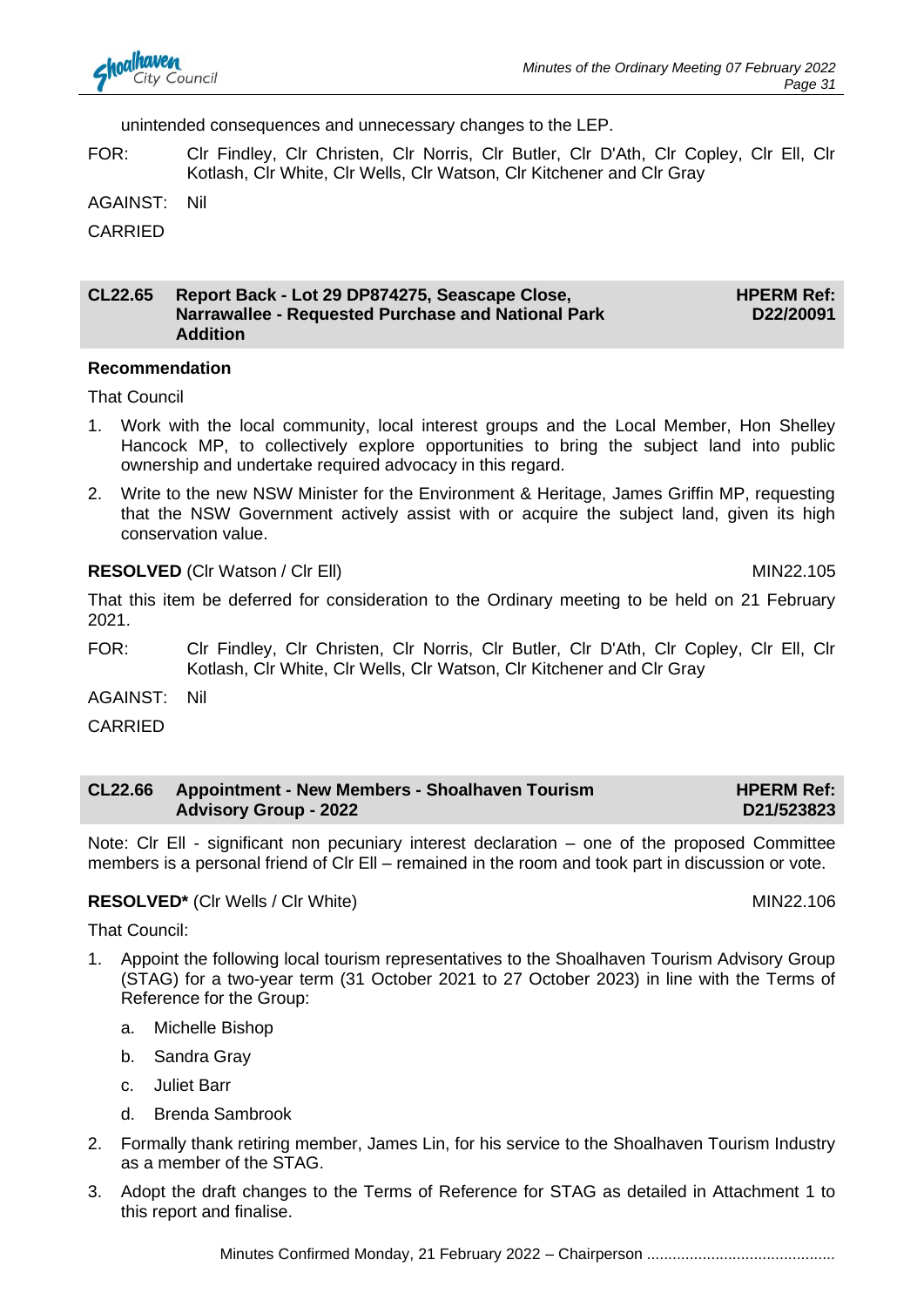#### FOR: Clr Findley, Clr Christen, Clr Norris, Clr Butler, Clr D'Ath, Clr Copley, Clr Ell, Clr Kotlash, Clr White, Clr Wells, Clr Watson, Clr Kitchener and Clr Gray

AGAINST: Nil

CARRIED

### **CL22.67 Tenders - Ulladulla Harbour Berthing Facility <b>HPERM Ref: HPERM Ref: D22/28781**

**RESOLVED\*** (CIr Wells / CIr White) MIN22.107

That Council consider a separate confidential report "Tenders – Ulladulla Harbour Berthing Facility" in accordance with Section 10A(2)(d)(i) of the Local Government Act 1993.

FOR: Clr Findley, Clr Christen, Clr Norris, Clr Butler, Clr D'Ath, Clr Copley, Clr Ell, Clr Kotlash, Clr White, Clr Wells, Clr Watson, Clr Kitchener and Clr Gray

AGAINST: Nil

CARRIED

| <b>CL22.68</b> | <b>Half Yearly Review for Compliance Matters</b>                                                   | <b>HPERM Ref:</b><br>D21/394712 |
|----------------|----------------------------------------------------------------------------------------------------|---------------------------------|
|                | <b>RESOLVED*</b> (CIr Wells / CIr White)                                                           | MIN22.108                       |
|                | . The f∧errore!! as selere the correspondence and some second! sees to set four factor former flow |                                 |

That Council receive the quarterly report on compliance matters for information.

FOR: Clr Findley, Clr Christen, Clr Norris, Clr Butler, Clr D'Ath, Clr Copley, Clr Ell, Clr Kotlash, Clr White, Clr Wells, Clr Watson, Clr Kitchener and Clr Gray

AGAINST: Nil

CARRIED

| <b>CL22.69</b> | Answers to Questions on Notice - Tomerong Quarry | <b>HPERM Ref:</b> |
|----------------|--------------------------------------------------|-------------------|
|                |                                                  | D21/513124        |

This item was dealt with earlier in the meeting – Refer MIN22.91

|  | CL22.70 Request for Plaques and Memorials | <b>HPERM Ref: D22/5319</b> |
|--|-------------------------------------------|----------------------------|
|--|-------------------------------------------|----------------------------|

**RESOLVED\*** (CIr Wells / CIr White) MIN22.109

- 1. As per the Plaques and Memorials Policy:
	- a. Approve the request for a new seat and plaque at Surfers Avenue, Narrawallee.
	- b. Approve the request for a new seat and plaque at the boat ramp, Bendalong.
	- c. Approve the request for a plaque only at Ulladulla Coastal Patrol.
	- d. Approve the request for a new seat and plaque at Moona Moona Creek Reserve, Huskisson.
	- e. Approve the request for a new seat and plaque at Dolphin Reserve, Currarong.
	- f. Approve the request for a new seat and plaque at Orion Beach, Vincentia.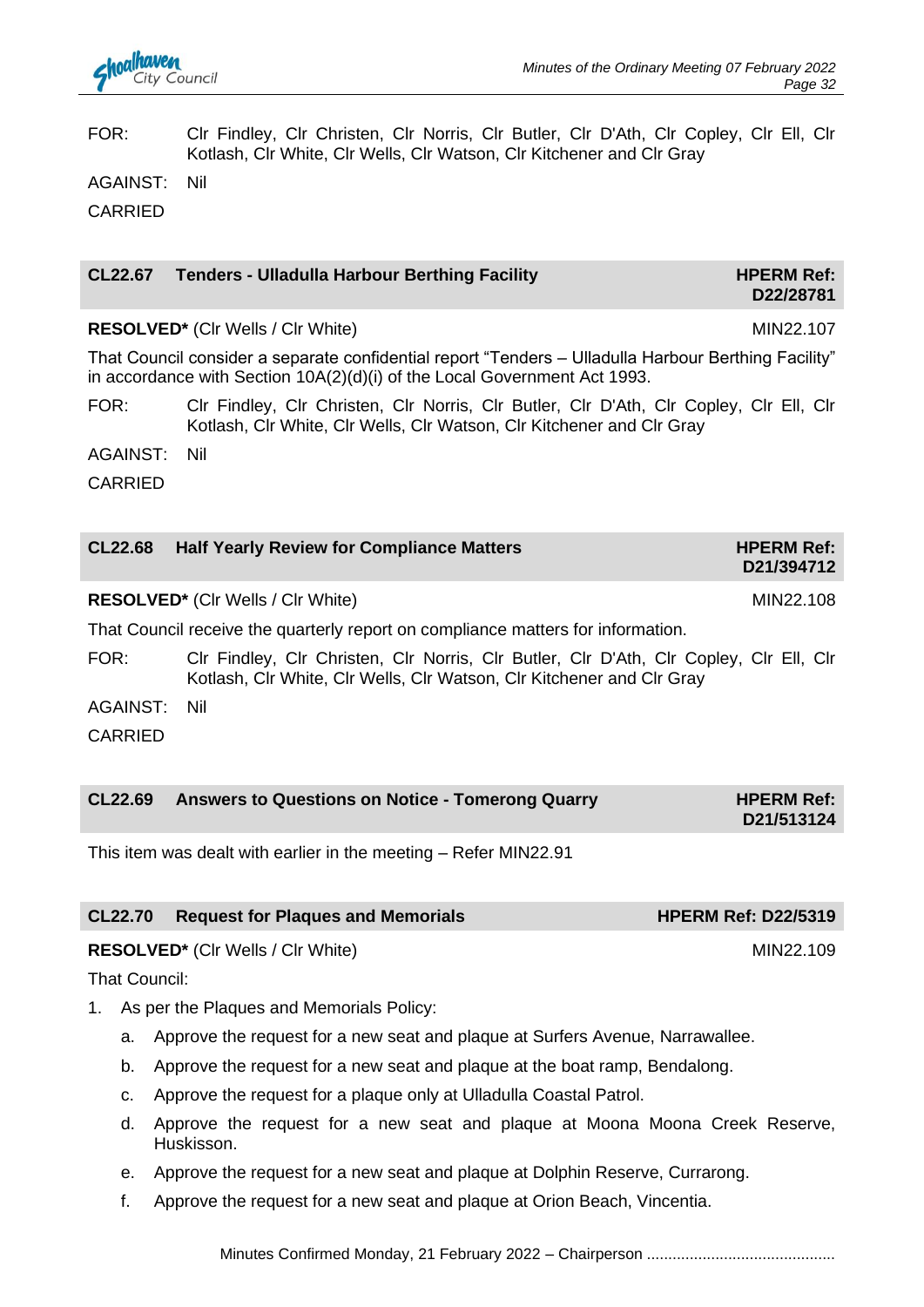- g. Approve the request for a plaque only at Jacob Ellmoos Reserve, Sussex Inlet.
- h. Approve the request for a new seat and plaque at Jacob Ellmoos Reserve, Sussex Inlet.
- i. Approve the request for a new seat and plaque in Ray Brooks Reserve, Sanctuary Point.
- 2. Advise the applicants of Council's determination of the requests.
- FOR: Clr Findley, Clr Christen, Clr Norris, Clr Butler, Clr D'Ath, Clr Copley, Clr Ell, Clr Kotlash, Clr White, Clr Wells, Clr Watson, Clr Kitchener and Clr Gray

AGAINST: Nil

CARRIED

| CL22.71 | Towards Net Zero Emissions - Annual Energy Review | <b>HPERM Ref:</b> |
|---------|---------------------------------------------------|-------------------|
|         | 2020-21                                           | D21/508883        |

#### **Recommendation**

That the Council receive and note the energy initiatives outlined in the 2020-21 Annual Energy Review Report presented as Attachment 1.

#### **RESOLVED** (CIr Findley / CIr Ell) MIN22.110

That the Council receive and note the energy initiatives outlined in the 2020-21 Annual Energy Review Report presented as Attachment 1.

FOR: Clr Findley, Clr Christen, Clr Norris, Clr Butler, Clr D'Ath, Clr Copley, Clr Ell, Clr Kotlash, Clr White, Clr Wells, Clr Watson, Clr Kitchener and Clr Gray

AGAINST: Nil

CARRIED

| CL22.72 Acquisition of Land & Sewer Easement - 112 Bells Lane | <b>HPERM Ref:</b> |
|---------------------------------------------------------------|-------------------|
| <b>Meroo Meadow</b>                                           | D21/507119        |

**RESOLVED<sup>\*</sup>** (CIr White / CIr Wells) MIN22.111

- 1. Acquire an Easement for Sewer 5 metres wide over part of Lot 2 DP1134376, No. 112 Bells Lane Meroo Meadow, marked (E1) and highlighted on the attached draft survey plan.
- 2. Acquire 2,400 sqm of Land over part Lot 2 DP 1134376 for the proposed sewer pumping station.
- 3. Pay compensation of \$360,000 (plus GST if applicable) and reasonable costs associated with the acquisitions, in accordance with the provisions of the Land Acquisition (Just Terms Compensation) Act 1993, from the Water Fund.
- 4. If applicable, adjust the compensation in accordance with the area of the easement determined by the final registered survey plan.
- 5. Authorise the affixing of the Common Seal of the Council of the City of Shoalhaven to any documents required to be sealed and that the Chief Executive Officer (Executive Manager Shoalhaven Water) be authorised to sign any documents necessary to give effect to this resolution.
- FOR: Clr Findley, Clr Christen, Clr Norris, Clr Butler, Clr D'Ath, Clr Copley, Clr Ell, Clr Kotlash, Clr White, Clr Wells, Clr Watson, Clr Kitchener and Clr Gray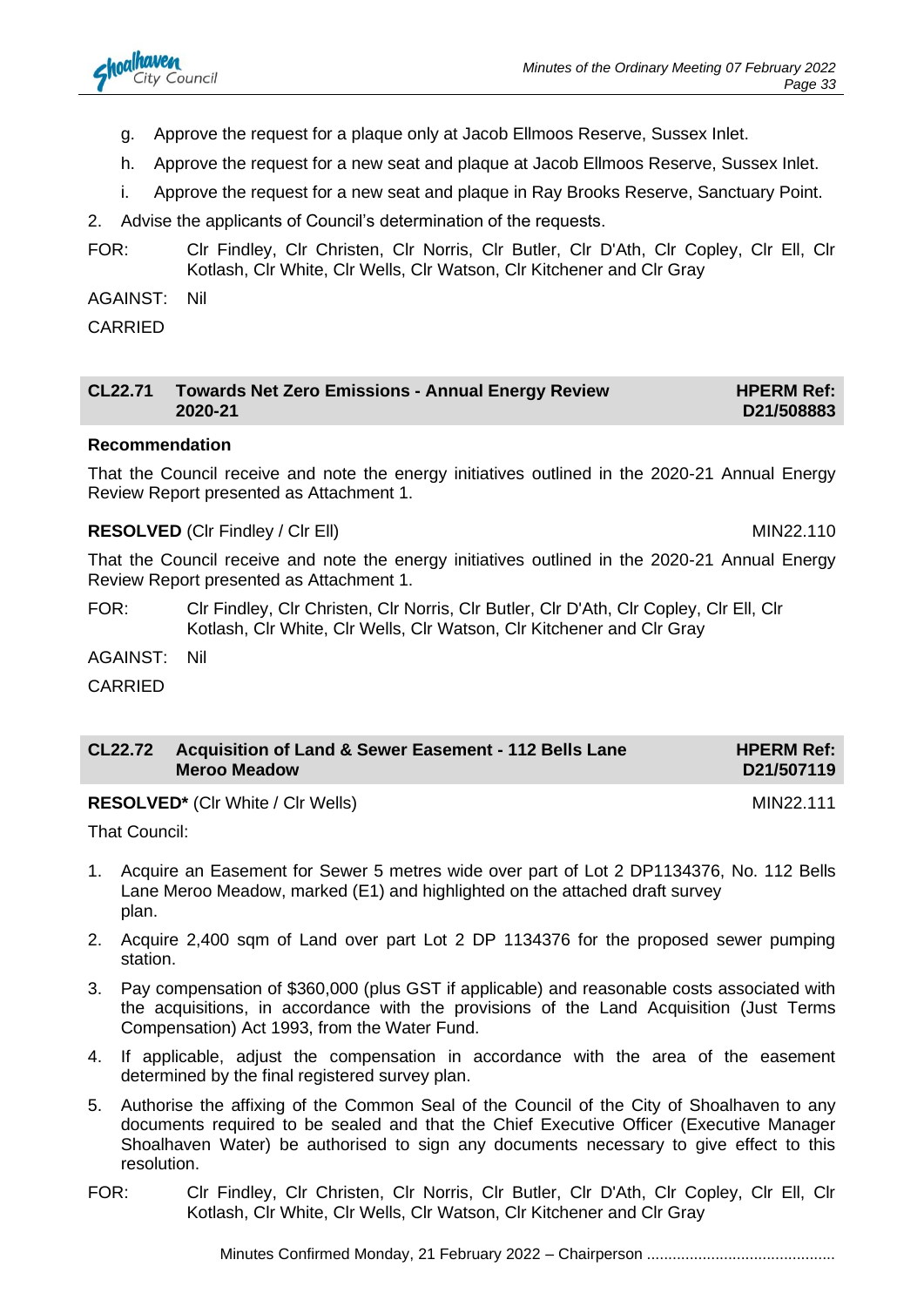

AGAINST: Nil

CARRIED

#### **CL22.73 Acquisition of Sewer Easement - 19 Daley Crescent North Nowra**

**HPERM Ref: D21/548407**

**RESOLVED<sup>\*</sup>** (Clr White / Clr Wells) MIN22.112

That Council:

- 1. Acquire an Easement for Sewer 3 metres wide over part of Lots 7,9 & 10 DP 232903, No. 19 Daley Crescent North Nowra, highlighted on the attached registered Proposed Easement Deposited Plan 644296.
- 2. Pay compensation of \$22,500 (plus GST if applicable) and reasonable costs associated with the acquisition, in accordance with the provisions of the Land Acquisition (Just Terms Compensation) Act 1993, from the Sewer Fund.
- 3. If applicable, adjust the compensation in accordance with the area of the easement determined by the final registered survey plan.
- 4. Authorise the affixing of the Common Seal of the Council of the City of Shoalhaven to any documents required to be sealed and that the Chief Executive Officer (Executive Manager Shoalhaven Water) be authorised to sign any documents necessary to give effect to this resolution.
- FOR: Clr Findley, Clr Christen, Clr Norris, Clr Butler, Clr D'Ath, Clr Copley, Clr Ell, Clr Kotlash, Clr White, Clr Wells, Clr Watson, Clr Kitchener and Clr Gray

AGAINST: Nil

CARRIED

| CL22.74 Acquisition of Easement - Sewer Purposes - 1 Pitt Street | <b>HPERM Ref:</b> |
|------------------------------------------------------------------|-------------------|
| <b>Nowra</b>                                                     | D21/548934        |

**RESOLVED<sup>\*</sup>** (Clr White / Clr Wells) MIN22.113

That Council:

- 1. Acquire an Easement for sewerage purposes 3 metres wide over part of Lot 2 DP 264082, No. 1 Pitt Street North Nowra as shown on attached copy of DP 644297.
- 2. Pay compensation of \$17,000 plus GST if applicable, reasonable legal and valuation costs associated with the acquisition to the owner in accordance with the provision of the Land Acquisition (Just Terms Compensation) Act 1991, from Council's Sewer Fund.
- 3. Authorise the affixing of the Common Seal of the Council of the City of Shoalhaven to any documents required to be sealed and that the Chief Executive Officer (Executive Manager Shoalhaven Water) be authorised to sign any documents necessary to give effect to this resolution.
- FOR: Clr Findley, Clr Christen, Clr Norris, Clr Butler, Clr D'Ath, Clr Copley, Clr Ell, Clr Kotlash, Clr White, Clr Wells, Clr Watson, Clr Kitchener and Clr Gray
- AGAINST: Nil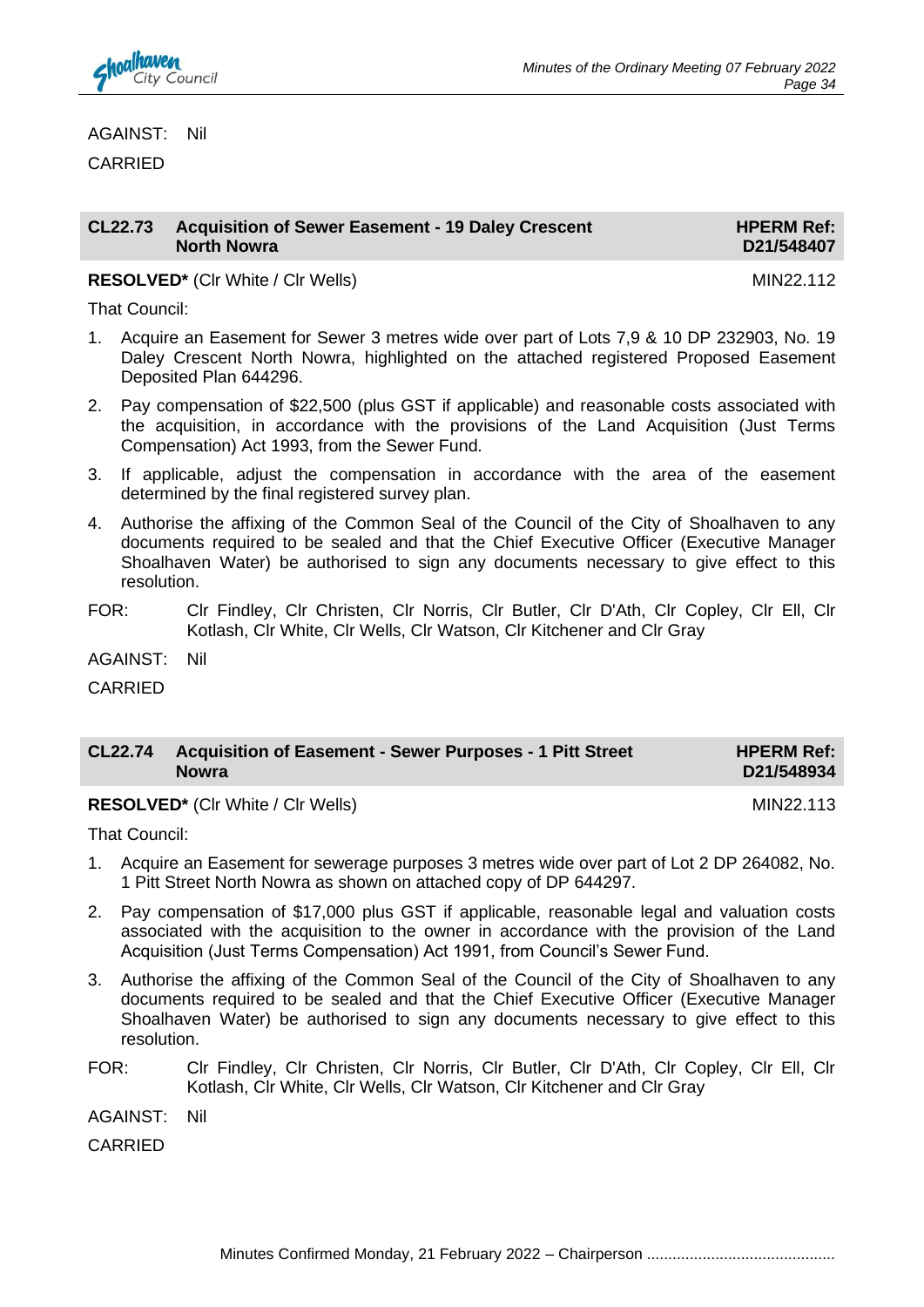

#### **CL22.75 Acquisition of Sewer Easement Lot 8 DP 1256748, Taylors Lane Cambewarra**

#### **HPERM Ref: D22/10174**

**RESOLVED\*** (CIr White / CIr Wells) MIN22.114

That Council:

- 1. Acquire an Easement for Sewer 5 metres wide over part of Lot 8 DP 1256748, Taylors Lane Cambewarra, marked (S1) and highlighted on the attached draft survey plan.
- 2. Pay compensation of \$4,000 (plus GST if applicable) and reasonable costs associated with the acquisition, in accordance with the provisions of the Land Acquisition (Just Terms Compensation) Act 1993, from the Water Fund.
- 3. If applicable, adjust the compensation in accordance with the area of the easement determined by the final registered survey plan.
- 4. Authorise the affixing of the Common Seal of the Council of the City of Shoalhaven to any documents required to be sealed and that the Chief Executive Officer (Executive Manager Shoalhaven Water) be authorised to sign any documents necessary to give effect to this resolution.
- FOR: Clr Findley, Clr Christen, Clr Norris, Clr Butler, Clr D'Ath, Clr Copley, Clr Ell, Clr Kotlash, Clr White, Clr Wells, Clr Watson, Clr Kitchener and Clr Gray

AGAINST: Nil

CARRIED

# **CONFIDENTIAL REPORTS**

Pursuant to Section 10A(4) the public were invited to make representation to the meeting before any part of the meeting is closed, as to whether that part of the meeting should be closed.

No members of the public made representations.

**RESOLVED** (CIr Wells / CIr White) MIN22.115

That the press and public be excluded from the Meeting, pursuant to section 10A(1)(a) of the Local Government Act, 1993, to consider the following items of a confidential nature.

CCL22.2 Tenders – Ulladulla Harbour Berthing Facility

*Commercial information of a confidential nature that would, if disclosed prejudice the commercial position of the person who supplied it.10(A)(2)(d)(i)*

*There is a public interest consideration against disclosure of information as disclosure of the information could reasonably be expected to reveal commercial-inconfidence provisions of a contract, diminish the competitive commercial value of any information to any person and/or prejudice any person's legitimate business, commercial, professional or financial interests.*

FOR: Clr Findley, Clr Christen, Clr Norris, Clr Butler, Clr D'Ath, Clr Copley, Clr Ell, Clr Kotlash, Clr White, Clr Wells, Clr Watson, Clr Kitchener and Clr Gray

AGAINST: Nil